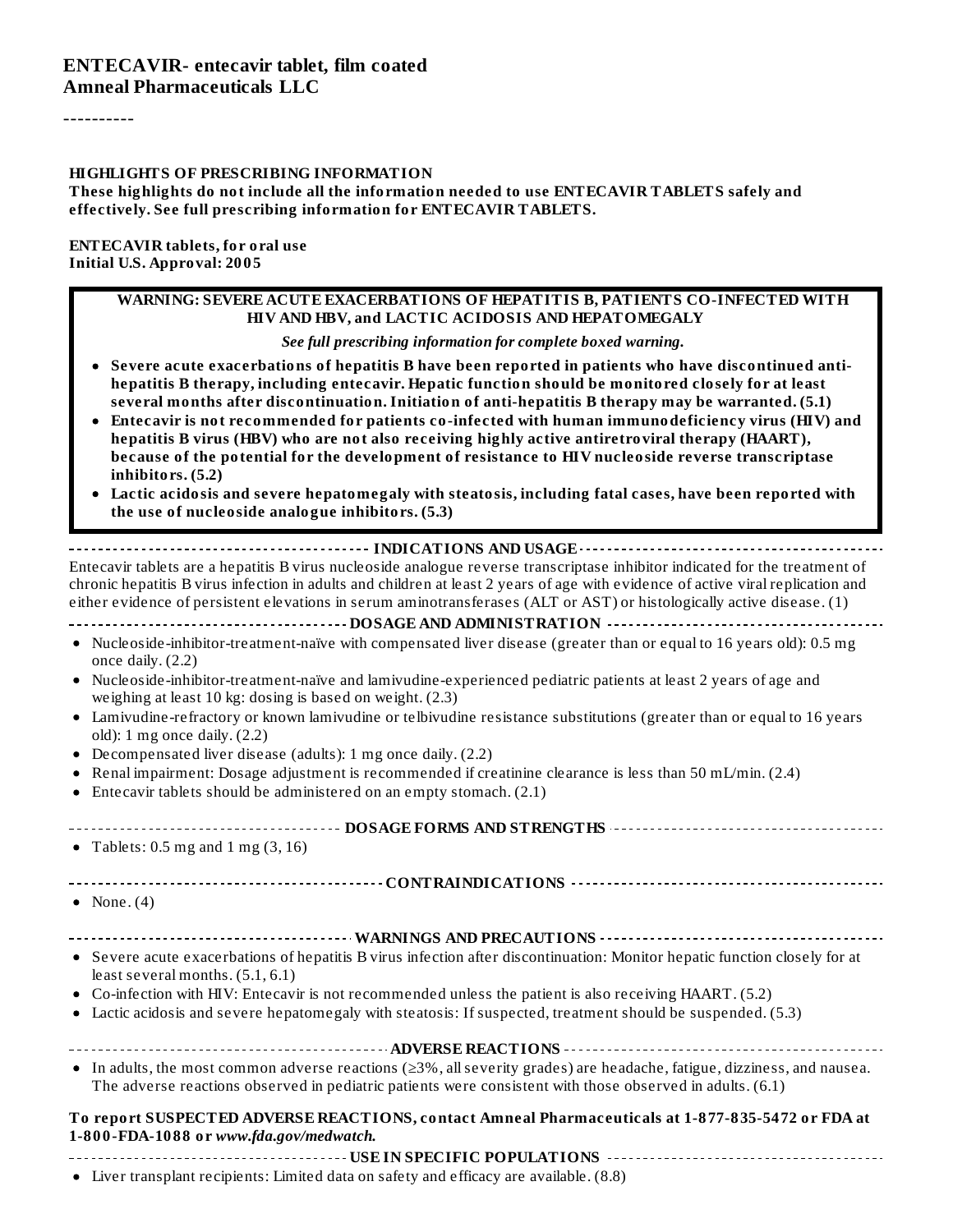#### **FULL PRESCRIBING INFORMATION: CONTENTS\* WARNING: SEVERE ACUTE EXACERBATIONS OF HEPATITIS B, PATIENTS CO-INFECTED WITH HIV AND HBV, AND LACTIC ACIDOSIS AND HEPATOMEGALY 1 INDICATIONS AND USAGE 2 DOSAGE AND ADMINISTRATION** 2.1 Timing of Administration 2.2 Recommended Dosage in Adults 2.3 Recommended Dosage in Pediatric Patients 2.4 Renal Impairment 2.5 Hepatic Impairment 2.6 Duration of Therapy **3 DOSAGE FORMS AND STRENGTHS 4 CONTRAINDICATIONS 5 WARNINGS AND PRECAUTIONS** 5.1 Severe Acute Exacerbations of Hepatitis B 5.2 Patients Co-infected with HIV and HBV 5.3 Lactic Acidosis and Severe Hepatomegaly with Steatosis **6 ADVERSE REACTIONS** 6.1 Clinical Trial Experience 6.2 Postmarketing Experience **7 DRUG INTERACTIONS 8 USE IN SPECIFIC POPULATIONS** 8.1 Pregnancy 8.2 Lactation 8.4 Pediatric Use 8.5 Geriatric Use 8.6 Racial/Ethnic Groups 8.7 Renal Impairment 8.8 Liver Transplant Recipients **10 OVERDOSAGE 11 DESCRIPTION 12 CLINICAL PHARMACOLOGY** 12.1 Mechanism of Action 12.3 Pharmacokinetics 12.4 Microbiology **13 NONCLINICAL TOXICOLOGY** 13.1 Carcinogenesis, Mutagenesis, Impairment of Fertility **14 CLINICAL STUDIES** 14.1 Outcomes in Adults 14.2 Outcomes in Pediatric Subjects **16 HOW SUPPLIED/STORAGE AND HANDLING 17 PATIENT COUNSELING INFORMATION** \* Sections or subsections omitted from the full prescribing information are not listed.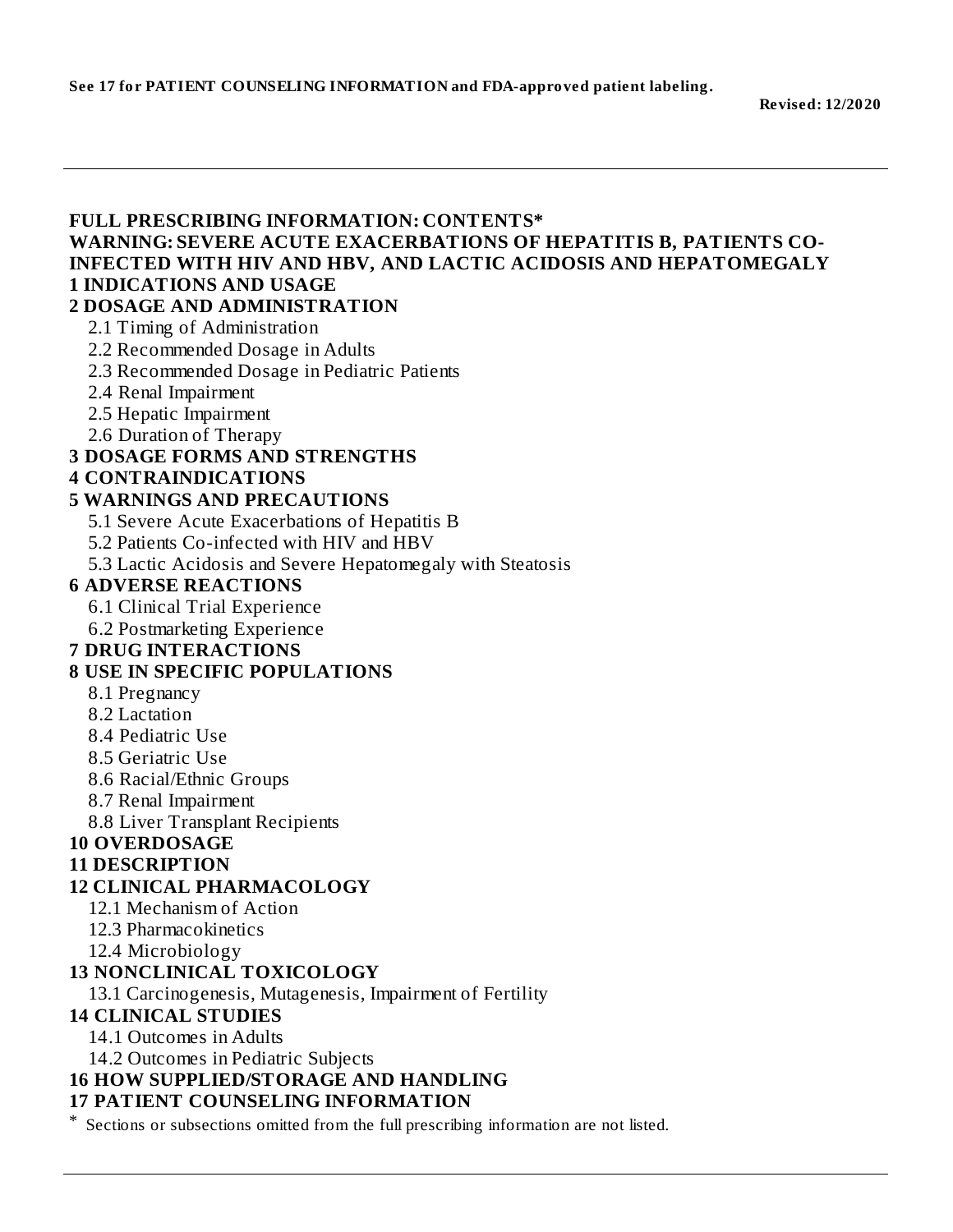#### **WARNING: SEVERE ACUTE EXACERBATIONS OF HEPATITIS B, PATIENTS CO-INFECTED WITH HIV AND HBV, AND LACTIC ACIDOSIS AND HEPATOMEGALY**

**Severe acute exacerbations of hepatitis B have been reported in patients who have dis continued anti-hepatitis B therapy, including entecavir. Hepatic function should be monitored clos ely with both clinical and laboratory follow-up for at least s everal months in patients who dis continue anti-hepatitis B therapy. If appropriate, initiation of anti-hepatitis B therapy may be warranted** *[see Warnings and Precautions (5.1)]***.**

**Limited clinical experience suggests there is a potential for the development of resistance to HIV (human immunodeficiency virus) nucleoside revers e trans criptas e inhibitors if entecavir is us ed to treat chronic hepatitis B virus (HBV) infection in patients with HIV infection that is not being treated. Therapy with entecavir is not recommended for HIV/HBV co-infected patients who are not also receiving highly active antiretroviral therapy (HAART)** *[see Warnings and Precautions (5.2)]***.**

**Lactic acidosis and s evere hepatomegaly with steatosis, including fatal cas es, have been reported with the us e of nucleoside analogue inhibitors alone or in combination with antiretrovirals** *[see Warnings and Precautions (5.3)]***.**

## **1 INDICATIONS AND USAGE**

Entecavir tablets are indicated for the treatment of chronic hepatitis B virus infection in adults and pediatric patients 2 years of age and older with evidence of active viral replication and either evidence of persistent elevations in serum aminotransferases (ALT or AST) or histologically active disease.

## **2 DOSAGE AND ADMINISTRATION**

## **2.1 Timing of Administration**

Entecavir tablets should be administered on an empty stomach (at least 2 hours after a meal and 2 hours before the next meal).

## **2.2 Recommended Dosage in Adults**

#### Compensated Liver Disease

The recommended dose of entecavir tablets for chronic hepatitis B virus infection in nucleosideinhibitor-treatment-naïve adults and adolescents 16 years of age and older is 0.5 mg once daily.

The recommended dose of entecavir tablets in adults and adolescents (at least 16 years of age) with a history of hepatitis B viremia while receiving lamivudine or known lamivudine or telbivudine resistance substitutions rtM204I/V with or without rtL180M, rtL80I/V, or rtV173L is 1 mg once daily.

#### Decompensated Liver Disease

The recommended dose of entecavir tablets for chronic hepatitis B virus infection in adults with decompensated liver disease is 1 mg once daily.

## **2.3 Recommended Dosage in Pediatric Patients**

Table 1 describes the recommended dose of entecavir tablets for pediatric patients 2 years of age or older and weighing at least 10 kg. The oral solution should be used for patients with body weight up to 30 kg.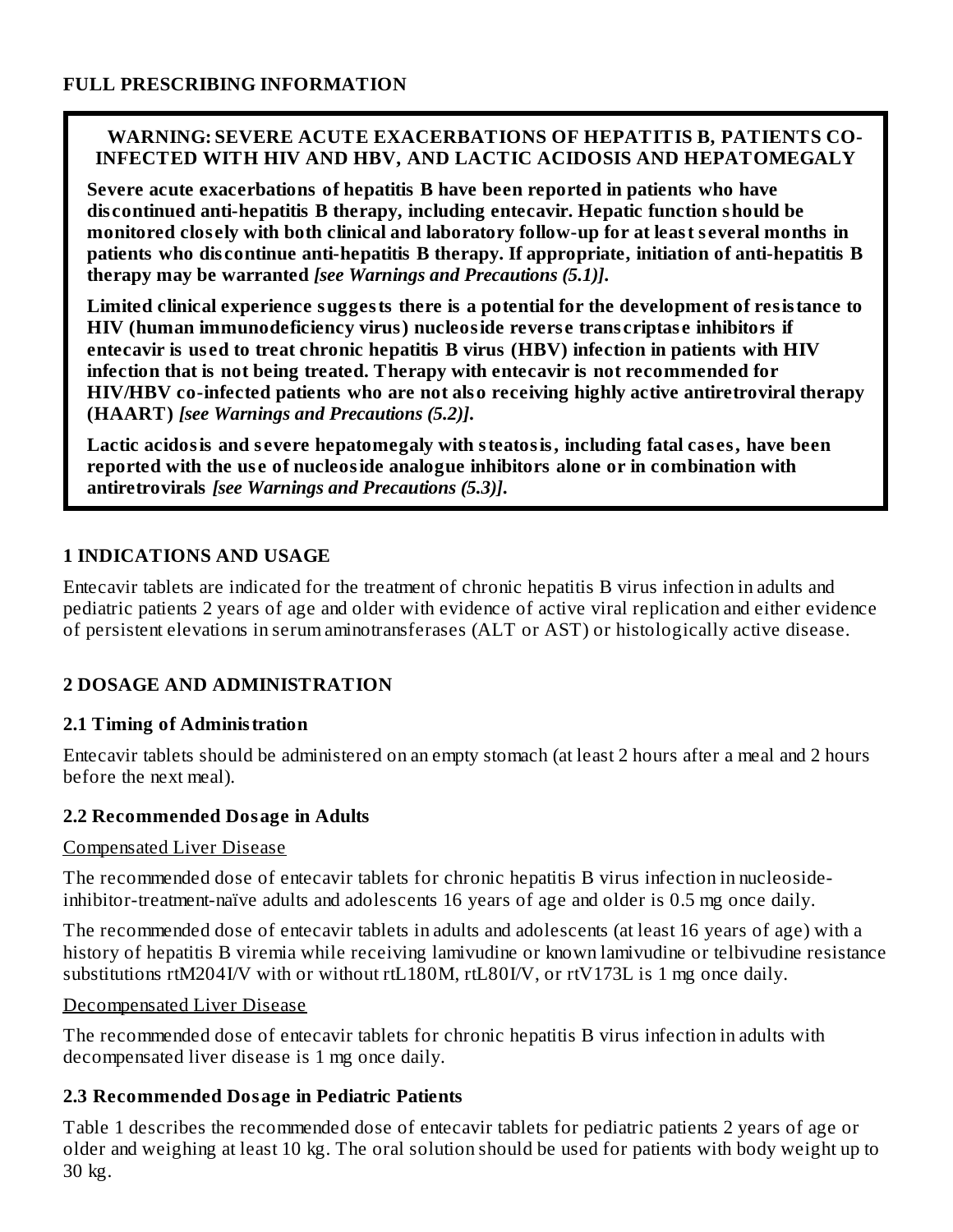#### **Table 1: Dosing Schedule for Pediatric Patients**

|                           | <b>Recommended Once-Daily Dose of Oral Solution (mL)</b> |                                                                                                                           |  |  |  |  |  |
|---------------------------|----------------------------------------------------------|---------------------------------------------------------------------------------------------------------------------------|--|--|--|--|--|
| <b>Body Weight (kg)</b>   | <b>Treatment-Naïve</b><br>Patients <sup>a</sup>          | Lamivudine-Experienced<br>Patients <sup>b</sup>                                                                           |  |  |  |  |  |
| 10 to 11                  |                                                          |                                                                                                                           |  |  |  |  |  |
| greater than $11$ to $14$ |                                                          |                                                                                                                           |  |  |  |  |  |
| greater than 14 to 17     |                                                          | 10                                                                                                                        |  |  |  |  |  |
| greater than 17 to 20     | 6                                                        | 12                                                                                                                        |  |  |  |  |  |
| greater than 20 to 23     |                                                          | 14                                                                                                                        |  |  |  |  |  |
| greater than 23 to 26     |                                                          | 16                                                                                                                        |  |  |  |  |  |
| greater than 26 to 30     |                                                          | 18                                                                                                                        |  |  |  |  |  |
| greater than 30           | 10                                                       | 20                                                                                                                        |  |  |  |  |  |
|                           |                                                          | <sup>a</sup> Children with body weight greater than 30 kg should receive 10 mL $(0.5 \text{ mg})$ of oral solution or one |  |  |  |  |  |
| 0.5 mg tablet once daily. |                                                          |                                                                                                                           |  |  |  |  |  |
| mg tablet once daily.     |                                                          | <sup>D</sup> Children with body weight greater than 30 kg should receive 20 mL $(1 \text{ mg})$ of oral solution or one 1 |  |  |  |  |  |

## **2.4 Renal Impairment**

In adult subjects with renal impairment, the apparent oral clearance of entecavir decreased as creatinine clearance decreased *[see Clinical Pharmacology (12.3)]*. Dosage adjustment is recommended for patients with creatinine clearance less than 50 mL/min, including patients on hemodialysis or continuous ambulatory peritoneal dialysis (CAPD), as shown in Table 2. The once-daily dosing regimens are preferred.

#### **Table 2: Recommended Dosage of Entecavir Tablets in Adult Patients with Renal Impairment**

| <b>Creatinine Clearance</b>       | <b>Usual Dose</b>      | <b>Lamivudine-Refractory or</b>                                                                                |
|-----------------------------------|------------------------|----------------------------------------------------------------------------------------------------------------|
| (mL/min)                          | $(0.5 \,\mathrm{mg})$  | Decompensated Liver Disease (1 mg)                                                                             |
| 50 or greater                     | $0.5$ mg once<br>daily | 1 mg once daily                                                                                                |
|                                   |                        |                                                                                                                |
| 30 to less than 50                |                        | 0.5 mg every 48 $\bigcirc{\text{OR}}$ once daily                                                               |
|                                   | hours                  | 1 mg every 48 hours                                                                                            |
|                                   |                        |                                                                                                                |
| 10 to less than 30                | hours                  | 0.5 mg every $72\vert_{1}$ mg every 72 hours                                                                   |
| Less than 10                      | $0.5$ mg every $7$     |                                                                                                                |
| Hemodialysis <sup>*</sup> or CAPD | days                   | 1 mg every 7 days                                                                                              |
|                                   |                        | $\uparrow$ If administered on a hemodialysis day, administer entecavir tablets after the hemodialysis session. |

Although there are insufficient data to recommend a specific dose adjustment of entecavir tablets in pediatric patients with renal impairment, a reduction in the dose or an increase in the dosing interval similar to adjustments for adults should be considered.

#### **2.5 Hepatic Impairment**

No dosage adjustment is necessary for patients with hepatic impairment.

#### **2.6 Duration of Therapy**

The optimal duration of treatment with entecavir tablets for patients with chronic hepatitis B virus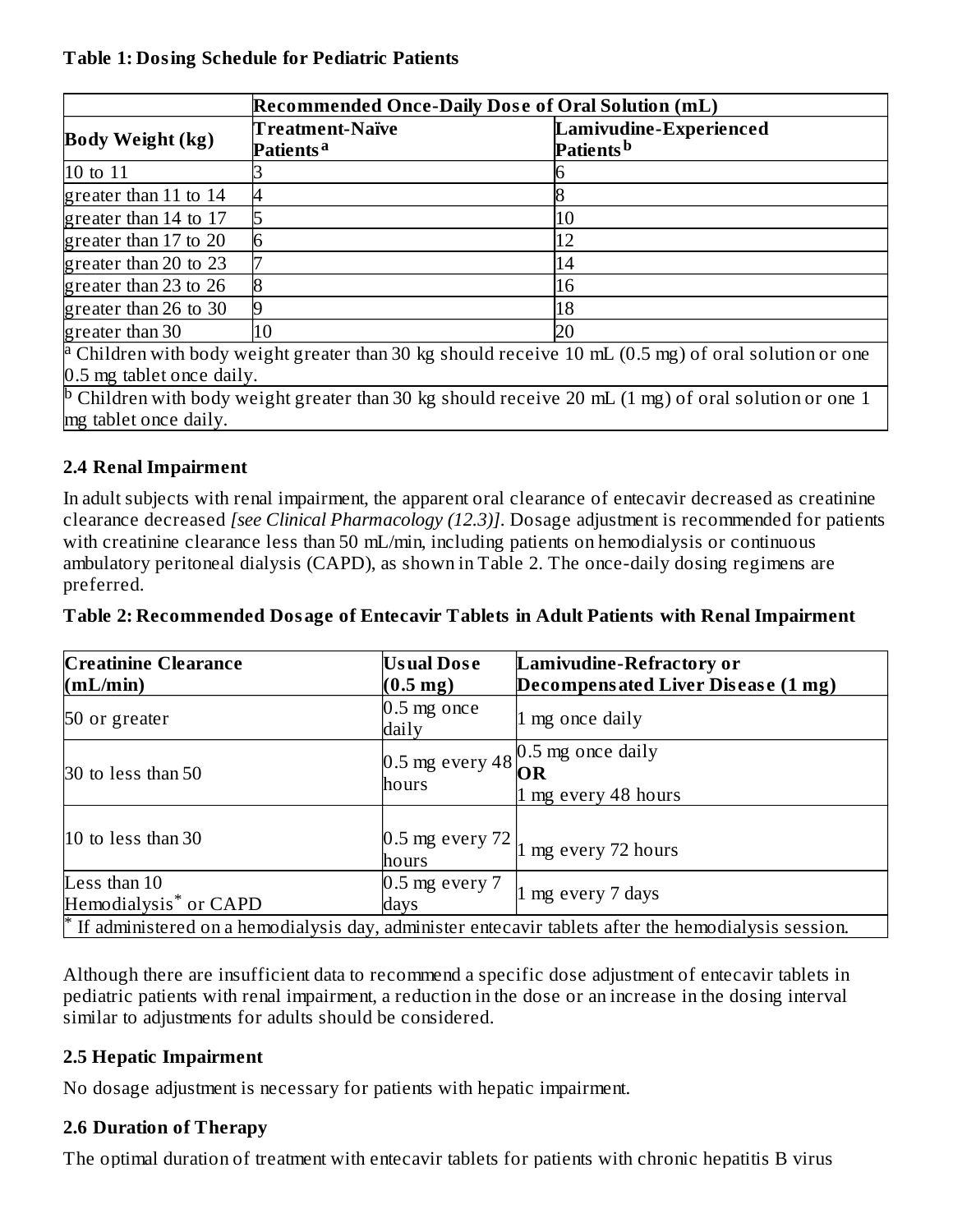infection and the relationship between treatment and long-term outcomes such as cirrhosis and hepatocellular carcinoma are unknown.

## **3 DOSAGE FORMS AND STRENGTHS**

- Entecavir tablets, USP 0.5 mg are white to off-white, oval, film-coated, biconvex bevel edged, unscored tablets, debossed with "AN" on one side and "446" on the other side.
- Entecavir tablets, USP 1 mg are pink, oval, film-coated, biconvex bevel edged, unscored tablets, debossed with "AN" on one side and "449" on the other side.

## **4 CONTRAINDICATIONS**

None.

## **5 WARNINGS AND PRECAUTIONS**

## **5.1 Severe Acute Exacerbations of Hepatitis B**

Severe acute exacerbations of hepatitis B have been reported in patients who have discontinued antihepatitis B therapy, including entecavir *[see Adverse Reactions (6.1)]*. Hepatic function should be monitored closely with both clinical and laboratory follow-up for at least several months in patients who discontinue anti-hepatitis B therapy. If appropriate, initiation of anti-hepatitis B therapy may be warranted.

## **5.2 Patients Co-infected with HIV and HBV**

Entecavir has not been evaluated in HIV/HBV co-infected patients who were not simultaneously receiving effective HIV treatment. Limited clinical experience suggests there is a potential for the development of resistance to HIV nucleoside reverse transcriptase inhibitors if entecavir is used to treat chronic hepatitis B virus infection in patients with HIV infection that is not being treated *[see Microbiology (12.4)]*. Therefore, therapy with entecavir is not recommended for HIV/HBV co-infected patients who are not also receiving HAART. Before initiating entecavir therapy, HIV antibody testing should be offered to all patients. Entecavir has not been studied as a treatment for HIV infection and is not recommended for this use.

## **5.3 Lactic Acidosis and Severe Hepatomegaly with Steatosis**

Lactic acidosis and severe hepatomegaly with steatosis, including fatal cases, have been reported with the use of nucleoside analogue inhibitors, including entecavir, alone or in combination with antiretrovirals. A majority of these cases have been in women. Obesity and prolonged nucleoside inhibitor exposure may be risk factors. Particular caution should be exercised when administering nucleoside analogue inhibitors to any patient with known risk factors for liver disease; however, cases have also been reported in patients with no known risk factors.

Lactic acidosis with entecavir use has been reported, often in association with hepatic decompensation, other serious medical conditions, or drug exposures. Patients with decompensated liver disease may be at higher risk for lactic acidosis. Treatment with entecavir should be suspended in any patient who develops clinical or laboratory findings suggestive of lactic acidosis or pronounced hepatotoxicity (which may include hepatomegaly and steatosis even in the absence of marked transaminase elevations).

## **6 ADVERSE REACTIONS**

The following adverse reactions are discussed in other sections of the labeling:

Exacerbations of hepatitis after discontinuation of treatment *[see Boxed Warning, Warnings and Precautions (5.1)]*.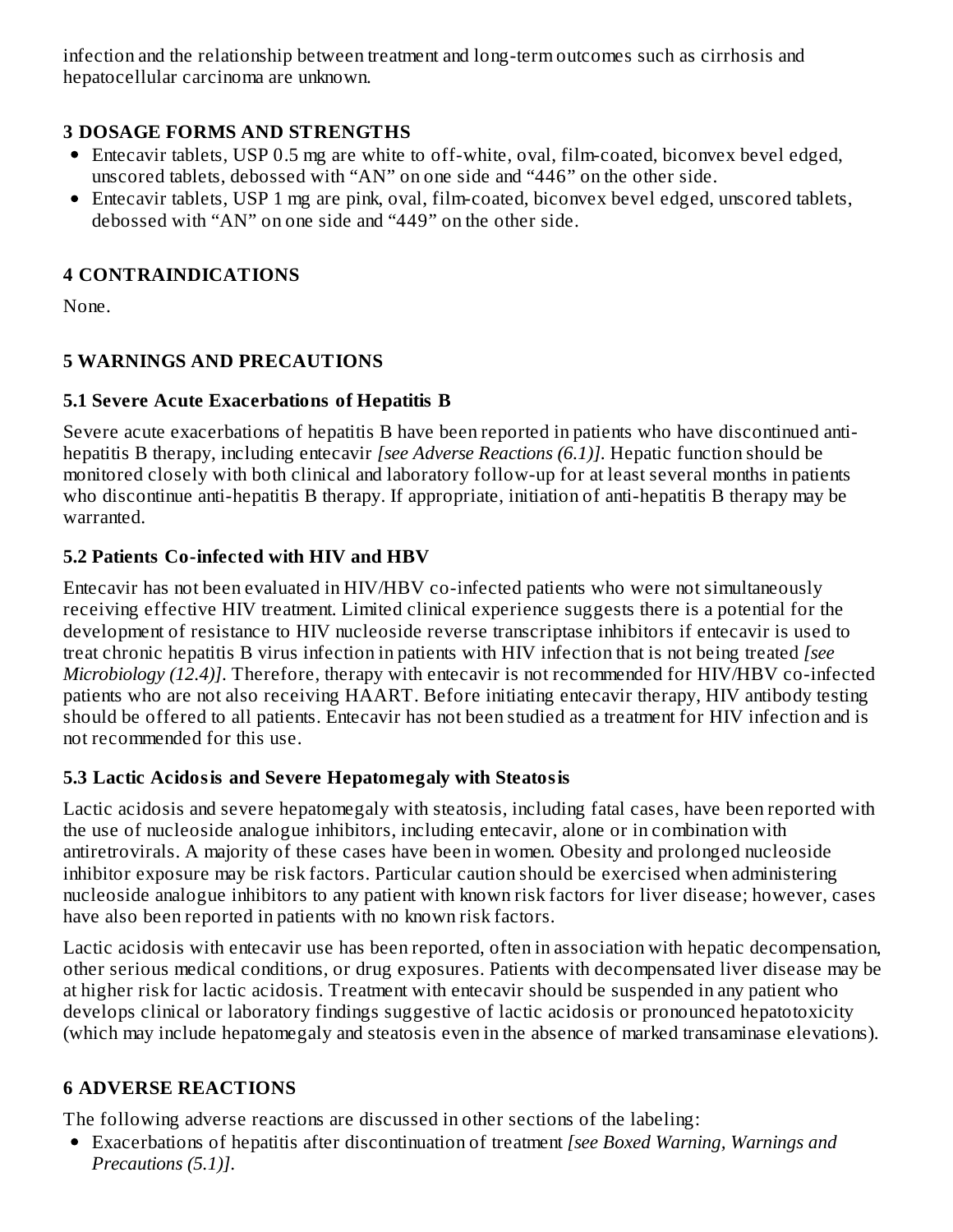Lactic acidosis and severe hepatomegaly with steatosis *[see Boxed Warning, Warnings and Precautions (5.3)]*.

## **6.1 Clinical Trial Experience**

Because clinical trials are conducted under widely varying conditions, adverse reaction rates observed in the clinical trials of a drug cannot be directly compared to rates in the clinical trials of another drug and may not reflect the rates observed in practice.

#### Clinical Trial Experience in Adults

## *Compensated Liver Disease*

Assessment of adverse reactions is based on four studies (AI463014, AI463022, AI463026, and AI463027) in which 1,720 subjects with chronic hepatitis B virus infection and compensated liver disease received double-blind treatment with entecavir 0.5 mg/day (n=679), entecavir 1 mg/day (n=183), or lamivudine (n=858) for up to 2 years. Median duration of therapy was 69 weeks for entecavir-treated subjects and 63 weeks for lamivudine-treated subjects in Studies AI463022 and AI463027 and 73 weeks for entecavir-treated subjects and 51 weeks for lamivudine-treated subjects in Studies AI463026 and AI463014. The safety profiles of entecavir and lamivudine were comparable in these studies.

The most common adverse reactions of any severity  $(\geq 3\%)$  with at least a possible relation to study drug for entecavir-treated subjects were headache, fatigue, dizziness, and nausea. The most common adverse reactions among lamivudine-treated subjects were headache, fatigue, and dizziness. One percent of entecavir-treated subjects in these four studies compared with 4% of lamivudine-treated subjects discontinued for adverse events or abnormal laboratory test results.

Clinical adverse reactions of moderate-severe intensity and considered at least possibly related to treatment occurring during therapy in four clinical studies in which entecavir was compared with lamivudine are presented in Table 3.

|                                                   | Nucleos ide-Inhibitor-Naïve <sup>b</sup> |            | Lamivudine-Refractory <sup>c</sup> |            |
|---------------------------------------------------|------------------------------------------|------------|------------------------------------|------------|
|                                                   | Entecavir                                | Lamivudine | Entecavir                          | Lamivudine |
| <b>Body System/</b>                               | 0.5 <sub>mg</sub>                        | $100$ mg   | $1 \text{ mg}$                     | $100$ mg   |
| <b>Adverse Reaction</b>                           | $n=679$                                  | n=668      | $n=183$                            | $n=190$    |
| Any Grade 2 to 4 adverse<br>reaction <sup>a</sup> | 15%                                      | 18%        | 22%                                | 23%        |
| <b>Gas trointes tinal</b>                         |                                          |            |                                    |            |
| Diarrhea                                          | $<1\%$                                   |            | 1%                                 | $\bf{0}$   |
| Dyspepsia                                         | $<$ 1%                                   | $<$ 1%     | 1%                                 | 0          |
| Nausea                                            | $< 1\%$                                  | $<1\%$     | $<1\%$                             | 2%         |
| Vomiting                                          | $<$ 1%                                   | $<$ 1%     | $<1\%$                             | 10         |
| <b>General</b>                                    |                                          |            |                                    |            |
| Fatigue                                           | 1%                                       | 1%         | 3%                                 | 3%         |
| <b>Nervous System</b>                             |                                          |            |                                    |            |
| Headache                                          | 2%                                       | 2%         | 4%                                 | 1%         |
| <b>Dizziness</b>                                  | $<$ 1%                                   | $<$ 1%     | 0                                  | 1%         |
| Somnolence                                        | $<1\%$                                   | $<1\%$     | 0                                  | $\bf{0}$   |
| <b>Psychiatric</b>                                |                                          |            |                                    |            |
| Insomnia                                          | $<1\%$                                   | $<1\%$     | $\overline{0}$                     | $<1\%$     |

## **Table 3: Clinical Advers e Reactions of Moderate-Severe Intensity (Grades 2 to 4) Reported in a Four Entecavir Clinical Trials Through 2 Years**

Includes events of possible, probable, certain, or unknown relationship to treatment regimen. Studies AI463022 and AI463027. a b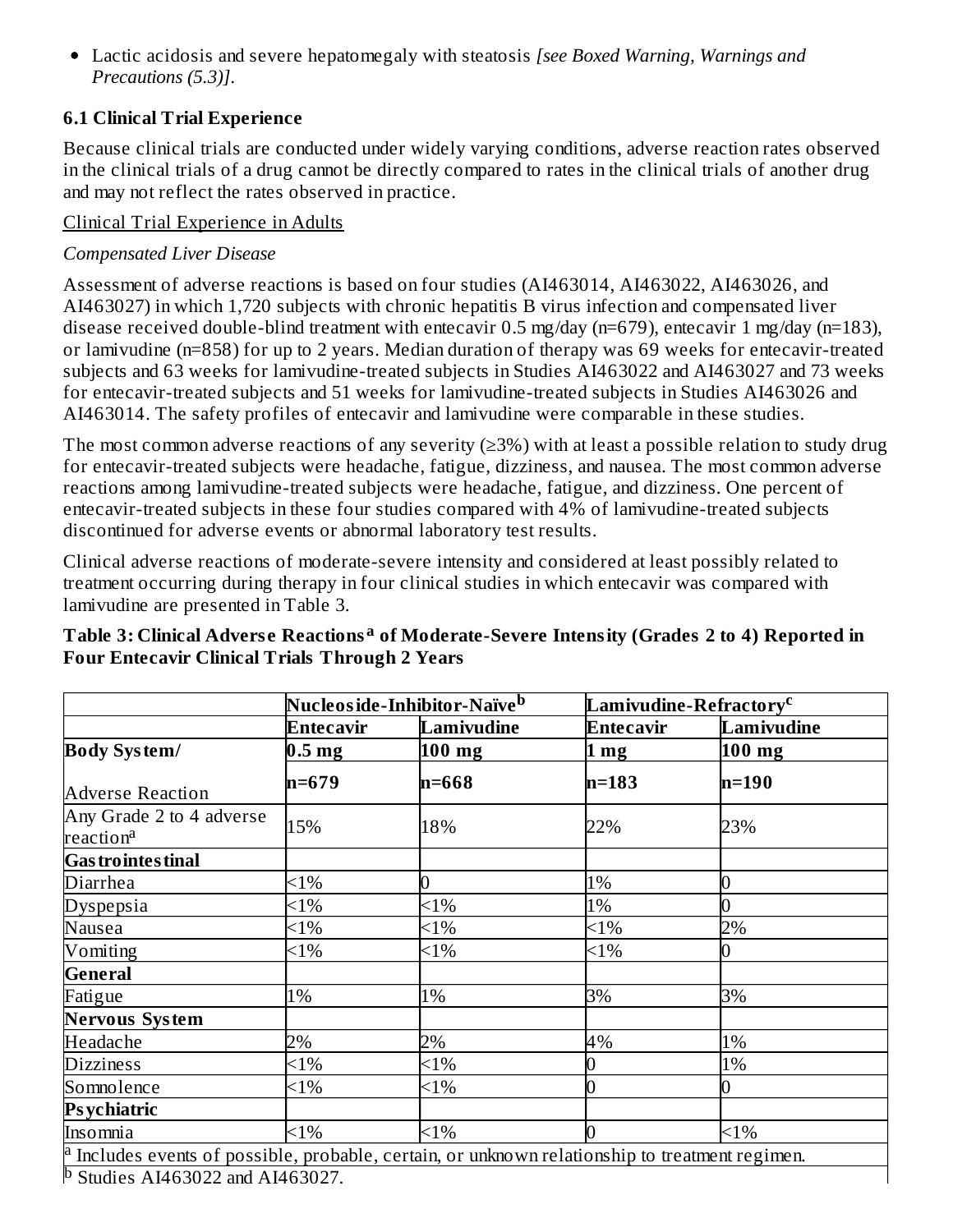Studies AI463022 and AI463027.

Includes Study AI463026 and the entecavir 1 mg and lamivudine treatment arms of Study AI463014, a Phase 2 multinational, randomized, double-blind study of three doses of entecavir (0.1, 0.5, and 1 mg) once daily versus continued lamivudine 100 mg once daily for up to 52 weeks in subjects who experienced recurrent viremia on lamivudine therapy. c

#### *Laboratory Abnormalities*

Frequencies of selected treatment-emergent laboratory abnormalities reported during therapy in four clinical trials of entecavir compared with lamivudine are listed in Table 4.

| Table 4: Selected Treatment-Emergent <sup>a</sup> Laboratory Abnormalities Reported in Four Entecavir |  |
|-------------------------------------------------------------------------------------------------------|--|
| Clinical Trials Through 2 Years                                                                       |  |

|                                                         | Nucleos ide-Inhibitor-Naïve <sup>b</sup> |            | ${\rm L}$ amivudine-Refractory $^{\rm c}$ |            |
|---------------------------------------------------------|------------------------------------------|------------|-------------------------------------------|------------|
|                                                         | Entecavir                                | Lamivudine | Entecavir                                 | Lamivudine |
|                                                         | 0.5 <sub>mg</sub>                        | $100$ mg   | 1 <sub>mg</sub>                           | $100$ mg   |
| Test                                                    | $n=679$                                  | n=668      | $n=183$                                   | $n=190$    |
| Any Grade 3 to 4<br>laboratory abnormality <sup>d</sup> | 35%                                      | 36%        | 37%                                       | 45%        |
| $ALT > 10$ x ULN and $>2$ x<br>baseline                 | 2%                                       | 4%         | 2%                                        | 11%        |
| $ALT > 5$ x $ULN$                                       | 11%                                      | 16%        | 12%                                       | 24%        |
| Albumin < $2.5$ g/dL                                    | $<1\%$                                   | $<1\%$     |                                           | 2%         |
| Total bilirubin $>2.5$ x<br><b>ULN</b>                  | 2%                                       | 2%         | 3%                                        | 2%         |
| Lipase $\geq$ 2.1 x ULN                                 | 7%                                       | 6%         | 7%                                        | 7%         |
| Creatinine $>3 x$ ULN                                   |                                          | 0          | 0                                         | 10         |
| Confirmed creatinine<br>increase $\geq$ 0.5 mg/dL       | 1%                                       | 1%         | 2%                                        | 1%         |
| Hyperglycemia, fasting<br>$>250$ mg/dL                  | 2%                                       | 1%         | 3%                                        | 1%         |
| Glycosuria <sup>e</sup>                                 | 4%                                       | 3%         | 4%                                        | 6%         |
| Hematuria <sup>f</sup>                                  | 9%                                       | 10%        | 9%                                        | 6%         |
| Platelets $\leq$ 50,000/mm <sup>3</sup>                 | $<1\%$                                   | $<1\%$     | $<1\%$                                    | $<1\%$     |

<sup>a</sup> On-treatment value worsened from baseline to Grade 3 or Grade 4 for all parameters except albumin (any on-treatment value <2.5 g/dL), confirmed creatinine increase  $\geq$ 0.5 mg/dL, and ALT >10 x ULN and >2 x baseline.

Studies AI463022 and AI463027. b

<sup>c</sup> Includes Study AI463026 and the entecavir 1 mg and lamivudine treatment arms of Study AI463014, a Phase 2 multinational, randomized, double-blind study of three doses of entecavir (0.1, 0.5, and 1 mg) once daily versus continued lamivudine 100 mg once daily for up to 52 weeks in subjects who experienced recurrent viremia on lamivudine therapy.

 $^{\rm d}$  Includes hematology, routine chemistries, renal and liver function tests, pancreatic enzymes, and urinalysis.

Grade  $3 = 3+$ , large,  $\geq 500$  mg/dL; Grade  $4 = 4+$ , marked, severe. e

Grade  $3 = 3+$ , large; Grade  $4 = \ge 4+$ , marked, severe, many. f

ULN=upper limit of normal.

Among entecavir-treated subjects in these studies, on-treatment ALT elevations greater than 10 times the upper limit of normal (ULN) and greater than 2 times baseline generally resolved with continued treatment. A majority of these exacerbations were associated with a ≥2  $\log_{10}/$ mL reduction in viral load that preceded or coincided with the ALT elevation. Periodic monitoring of hepatic function is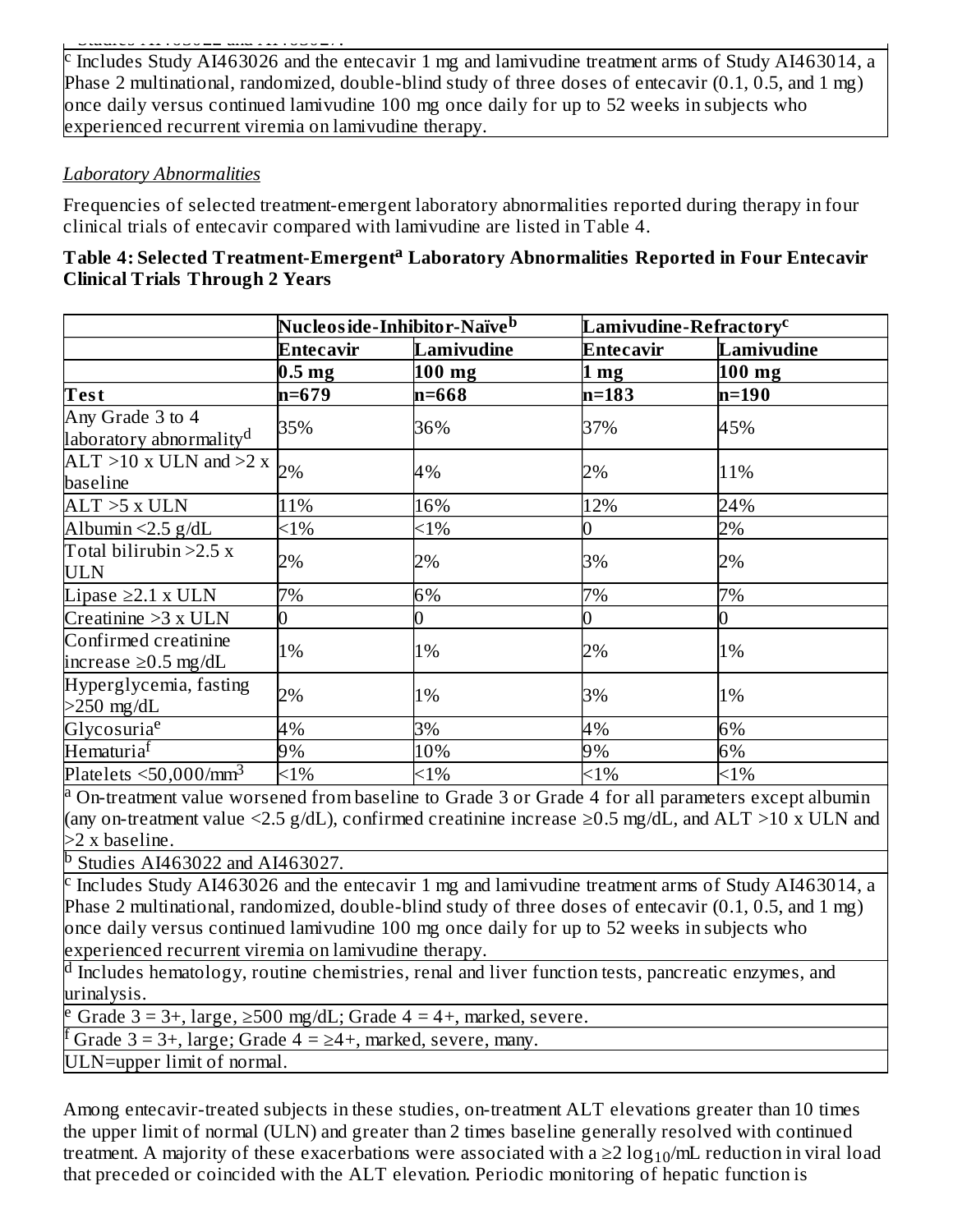recommended during treatment.

## *Exacerbations of Hepatitis After Discontinuation of Treatment*

An exacerbation of hepatitis or ALT flare was defined as ALT greater than 10 times ULN and greater than 2 times the subject's reference level (minimum of the baseline or last measurement at end of dosing). For all subjects who discontinued treatment (regardless of reason), Table 5 presents the proportion of subjects in each study who experienced post-treatment ALT flares. In these studies, a subset of subjects was allowed to discontinue treatment at or after 52 weeks if they achieved a protocol-defined response to therapy. If entecavir is discontinued without regard to treatment response, the rate of post-treatment flares could be higher *[see Warnings and Precautions (5.1)]*.

|                                  | Table 5: Exacerbations of Hepatitis During Off-Treatment Follow-up, Subjects in Studies |
|----------------------------------|-----------------------------------------------------------------------------------------|
| AI463022, AI463027, and AI463026 |                                                                                         |

|                            | Subjects with ALT Elevations $>10$ x ULN and $>2$ x Reference <sup>a</sup> |                                                                                                                 |  |
|----------------------------|----------------------------------------------------------------------------|-----------------------------------------------------------------------------------------------------------------|--|
|                            | <b>Entecavir</b>                                                           | Lamivudine                                                                                                      |  |
| Nucleoside-inhibitor-naïve |                                                                            |                                                                                                                 |  |
| HBeAg-positive             | 4/174(2%)                                                                  | 13/147(9%)                                                                                                      |  |
| HBeAg-negative             | 24/302 (8%)                                                                | 30/270 (11%)                                                                                                    |  |
| Lamivudine-refractory      | 6/52(12%)                                                                  | 0/16                                                                                                            |  |
|                            |                                                                            | <sup>a</sup> Reference is the minimum of the baseline or last measurement at end of dosing. Median time to off- |  |
|                            |                                                                            | treatment exacerbation was 23 weeks for entecavir-treated subjects and 10 weeks for lamivudine-treated          |  |

#### *Decompensated Liver Disease*

subjects.

Study AI463048 was a randomized, open-label study of entecavir 1 mg once daily versus adefovir dipivoxil 10 mg once daily given for up to 48 weeks in adult subjects with chronic HBV infection and evidence of hepatic decompensation, defined as a Child-Turcotte-Pugh (CTP) score of 7 or higher *[see Clinical Studies (14.1)]*. Among the 102 subjects receiving entecavir, the most common treatmentemergent adverse events of any severity, regardless of causality, occurring through Week 48 were peripheral edema (16%), ascites (15%), pyrexia (14%), hepatic encephalopathy (10%), and upper respiratory infection (10%). Clinical adverse reactions not listed in Table 3 that were observed through Week 48 include blood bicarbonate decreased (2%) and renal failure (<1%).

Eighteen of 102 (18%) subjects treated with entecavir, and 18/89 (20%) subjects treated with adefovir dipivoxil died during the first 48 weeks of therapy. The majority of deaths (11 in the entecavir group and 16 in the adefovir dipivoxil group) were due to liver-related causes such as hepatic failure, hepatic encephalopathy, hepatorenal syndrome, and upper gastrointestinal hemorrhage. The rate of hepatocellular carcinoma (HCC) through Week 48 was 6% (6/102) for subjects treated with entecavir and 8% (7/89) for subjects treated with adefovir dipivoxil. Five percent of subjects in either treatment arm discontinued therapy due to an adverse event through Week 48.

No subject in either treatment arm experienced an on-treatment hepatic flare (ALT  $>2$  x baseline and  $>10$ x ULN) through Week 48. Eleven of 102 (11%) subjects treated with entecavir and 11/89 (13%) subjects treated with adefovir dipivoxil had a confirmed increase in serum creatinine of 0.5 mg/dL through Week 48.

#### *HIV/HBV Co-infected*

The safety profile of entecavir 1 mg (n=51) in HIV/HBV co-infected subjects enrolled in Study AI463038 was similar to that of placebo (n=17) through 24 weeks of blinded treatment and similar to that seen in non-HIV infected subjects *[see Warnings and Precautions (5.2)]*.

#### *Liver Transplant Recipients*

Among 65 subjects receiving entecavir in an open-label, post-liver transplant trial *[see Use in Specific*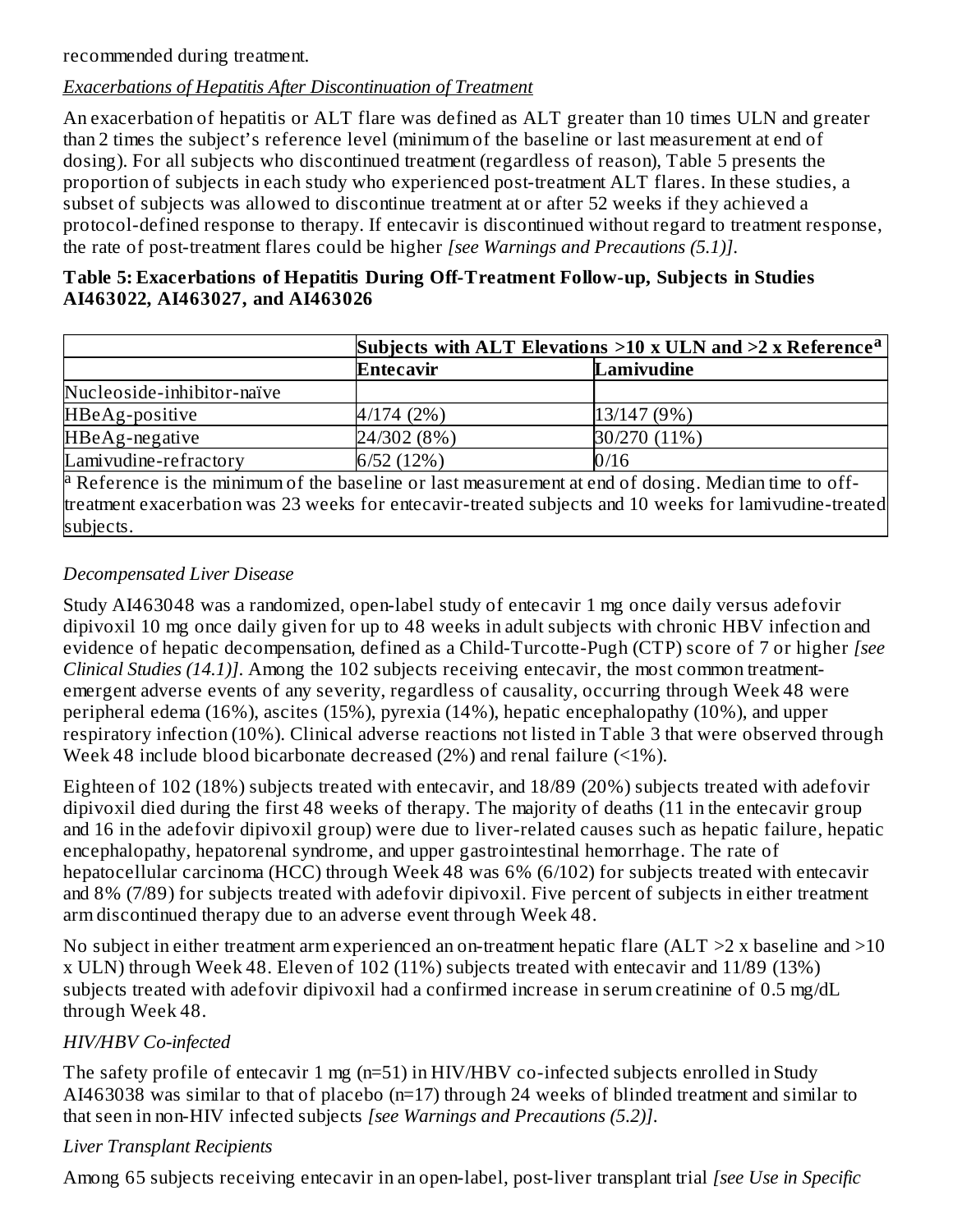*Populations (8.8)]*, the frequency and nature of adverse events were consistent with those expected in patients who have received a liver transplant and the known safety profile of entecavir.

## Clinical Trial Experience in Pediatric Subjects

The safety of entecavir in pediatric subjects 2 to less than 18 years of age is based on two clinical trials in subjects with chronic HBV infection (one Phase 2 pharmacokinetic trial [AI463028] and one Phase 3 trial [AI463189]). These trials provided experience in 168 HBeAg-positive subjects treated with entecavir for a median duration of 72 weeks. The adverse reactions observed in pediatric subjects who received treatment with entecavir were consistent with those observed in clinical trials of entecavir in adults. Adverse drug reactions reported in greater than 1% of pediatric subjects included abdominal pain, rash events, poor palatability ("product taste abnormal"), nausea, diarrhea, and vomiting.

## **6.2 Postmarketing Experience**

## Data from Long-Term Observational Study

Study AI463080 was a randomized, global, observational, open-label Phase 4 study to assess long-term risks and benefits of entecavir (0.5 mg/day or 1 mg/day) treatment as compared to other standard-of-care HBV nucleos(t)ide analogues in subjects with chronic HBV infection.

A total of 12,378 patients were treated with entecavir (n=6,216) or other HBV nucleos(t)ide treatment [non-entecavir (ETV)] (n=6,162). Patients were evaluated at baseline and subsequently every 6 months for up to 10 years. The principal clinical outcome events assessed during the study were overall malignant neoplasms, liver-related HBV disease progression, HCC, non-HCC malignant neoplasms, and death. The study showed that entecavir was not significantly associated with an increased risk of malignant neoplasms compared to other standard-of-care HBV nucleos(t)ides, as assessed by either the composite endpoint of overall malignant neoplasms or the individual endpoint of non-HCC malignant neoplasms. The most commonly reported malignancy in both the entecavir and non-ETV groups was HCC followed by gastrointestinal malignancies. The data also showed that long-term entecavir use was not associated with a lower occurrence of HBV disease progression or a lower rate of death overall compared to other HBV nucleos(t)ides. The principal clinical outcome event assessments are shown in Table 6.

| Entecavir<br>$N=6,216$ | <b>Non-ETV</b><br>$N=6,162$ | <b>Hazard Ratio [Entecavir:Non-</b><br>ETV] (CI <sup>a</sup> )                                                                                                                |
|------------------------|-----------------------------|-------------------------------------------------------------------------------------------------------------------------------------------------------------------------------|
|                        |                             |                                                                                                                                                                               |
| 331                    | 337                         | 0.93(0.800, 1.084)                                                                                                                                                            |
| 350                    | 375                         | 0.89(0.769, 1.030)                                                                                                                                                            |
| 238                    | 264                         | 0.85(0.713, 1.012)                                                                                                                                                            |
|                        |                             |                                                                                                                                                                               |
| 95                     | 81                          | 1.10 (0.817, 1.478)                                                                                                                                                           |
| 240b                   | 263                         | 0.87(0.727, 1.032)                                                                                                                                                            |
|                        | $\cdots$                    | Number of Subjects with Events<br>$\cdot$ $\cdot$ $\cdot$ $\cdot$ $\cdot$ $\cdot$ $\cdot$<br>$\mathbf{1}$ $\mathbf{2}$ $\mathbf{3}$ $\mathbf{1}$ $\mathbf{3}$<br>$\mathbf{1}$ |

#### **Table 6: Principal Analys es of Time to Adjudicated Events - Randomized Treated Subjects**

Analyses were stratified by geographic region and prior HBV nucleos(t)ide experience. <sup>a</sup> 95.03% CI for overall malignant neoplasm, death, and liver-related HBV disease progression; 95% CI for non-HCC malignant neoplasm and HCC.

One subject had a pre-treatment HCC event and was excluded from the analysis. b

Overall malignant neoplasm is a composite event of HCC or non-HCC malignant neoplasm. Liverrelated HBV disease progression is a composite event of liver-related death, HCC, or non-HCC HBV c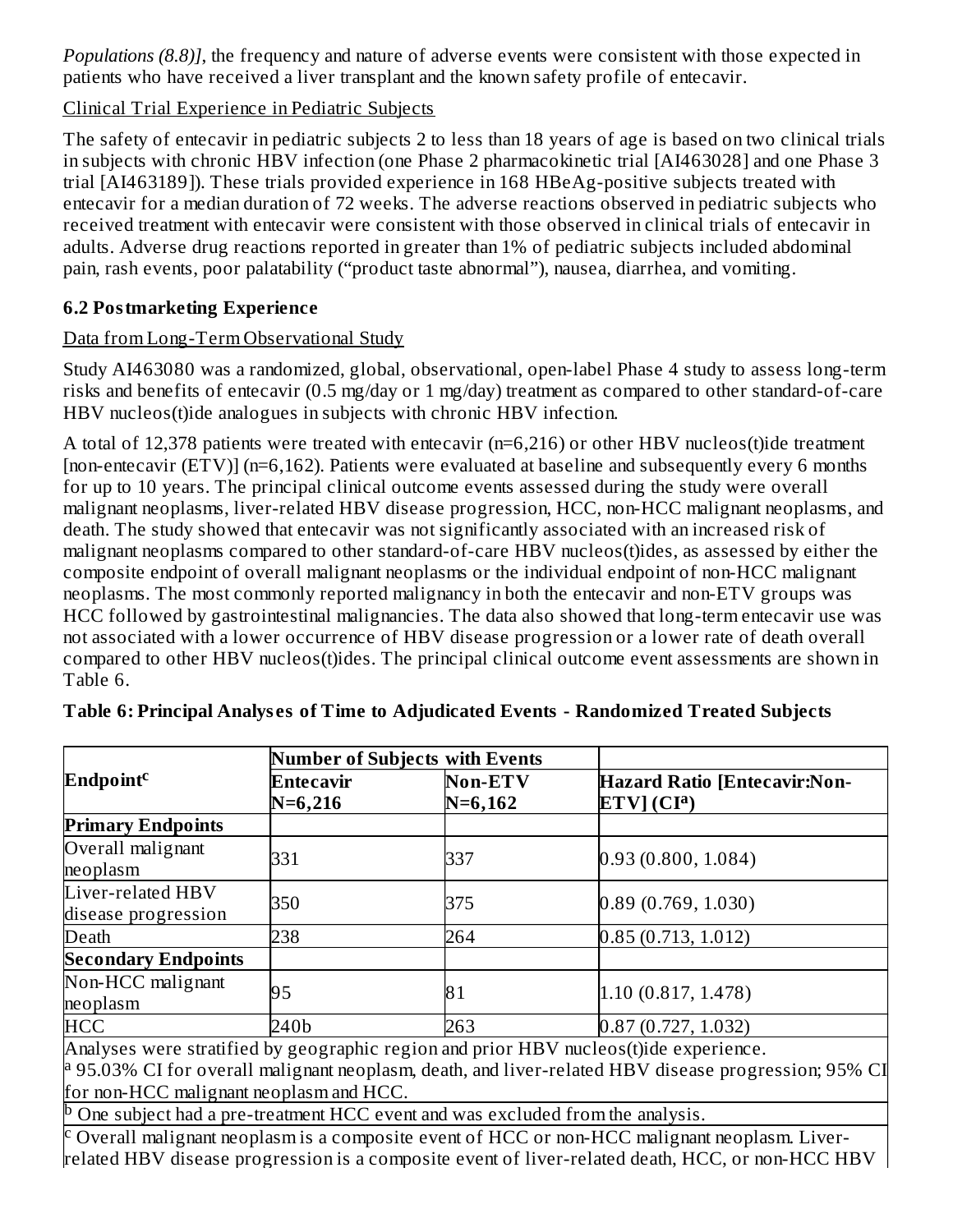Limitations of the study included population changes over the long-term follow-up period and more frequent post-randomization treatment changes in the non-ETV group. In addition, the study was underpowered to demonstrate a difference in the non-HCC malignancy rate because of the lower than expected background rate.

Adverse Reactions from Postmarketing Spontaneous Reports

The following adverse reactions have been reported during postmarketing use of entecavir. Because these reactions were reported voluntarily from a population of unknown size, it is not possible to reliably estimate their frequency or establish a causal relationship to entecavir exposure.

*Immune system disorders:* Anaphylactoid reaction.

*Metabolism and nutrition disorders:* Lactic acidosis.

*Hepatobiliary disorders:* Increased transaminases.

*Skin and subcutaneous tissue disorders:* Alopecia, rash.

# **7 DRUG INTERACTIONS**

Since entecavir is primarily eliminated by the kidneys *[see Clinical Pharmacology (12.3)]*, coadministration of entecavir with drugs that reduce renal function or compete for active tubular secretion may increase serum concentrations of either entecavir or the co-administered drug. Co-administration of entecavir with lamivudine, adefovir dipivoxil, or tenofovir disoproxil fumarate did not result in significant drug interactions. The effects of co-administration of entecavir with other drugs that are renally eliminated or are known to affect renal function have not been evaluated, and patients should be monitored closely for adverse events when entecavir is co-administered with such drugs.

# **8 USE IN SPECIFIC POPULATIONS**

## **8.1 Pregnancy**

## Pregnancy Exposure Registry

There is a pregnancy exposure registry that monitors pregnancy outcomes in women exposed to entecavir during pregnancy. Healthcare providers are encouraged to register patients by calling the Antiretroviral Pregnancy Registry (APR) at 1-800-258-4263.

## Risk Summary

Prospective pregnancy data from the APR are not sufficient to adequately assess the risk of birth defects, miscarriage or adverse maternal or fetal outcomes. Entecavir use during pregnancy has been evaluated in a limited number of individuals reported to the APR and the number of exposures to entecavir is insufficient to make a risk assessment compared to a reference population. The estimated background rate for major birth defects is 2.7% in the U.S. reference population of the Metropolitan Atlanta Congenital Defects Program (MACDP). The rate of miscarriage is not reported in the APR. All pregnancies have a background risk of birth defect, loss, or other adverse outcomes. In the U.S. general population, the estimated background risk of miscarriage in clinically recognized pregnancies is 15% to 20%.

In animal reproduction studies, no adverse developmental effects were observed with entecavir at clinically relevant exposures. No developmental toxicities were observed at systemic exposures (AUC) approximately 25 (rats) and 200 (rabbits) times the exposure at the maximum recommended human dose (MRHD) of 1 mg/day (*see Data*).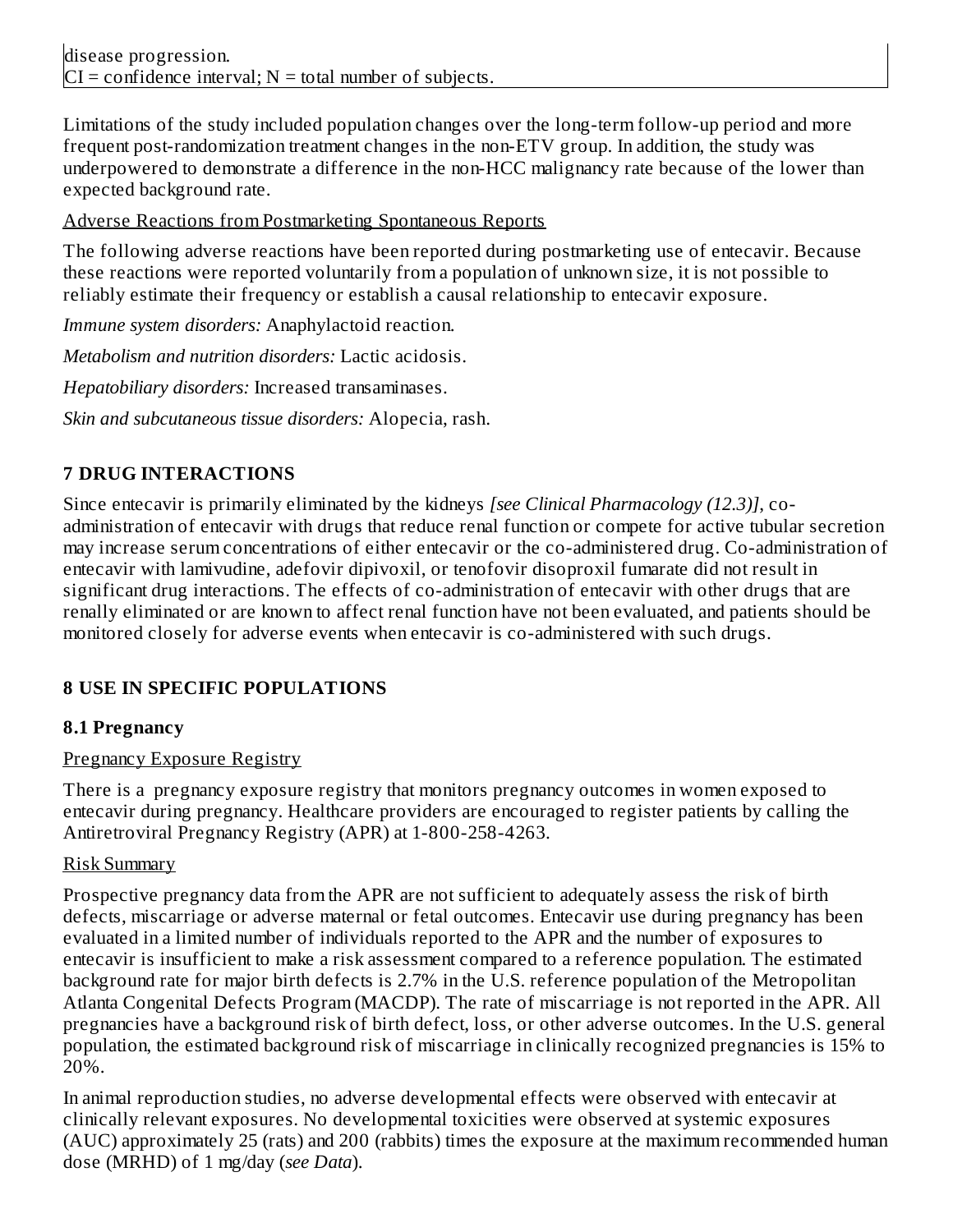## Data

## *Animal Data*

Entecavir was administered orally to pregnant rats (at 2, 20, and 200 mg per kg per day) and rabbits (at 1, 4, and 16 mg per kg per day) during organogenesis (on gestation Days 6 through 15 [rat] and 6 through 18 [rabbit]). In rats, embryofetal toxicity including post-implantation loss, resorptions, tail and vertebral malformations, skeletal variations including reduced ossification (vertebrate, sternebrae, and phalanges) and extra lumbar vertebrae and ribs, and lower fetal body weights were observed at systemic exposures (AUC) 3,100 times those in humans at the MRHD. Maternal toxicity was also observed at this dose level. In rabbits, embryofetal toxicity including post implantation loss, resorptions and skeletal variations, including reduced ossification (hyoid) and increased incidence of  $13^{\text{th}}$  rib, were observed at systemic exposures (AUC) 883 times those in humans at the MRHD. There were no signs of embryofetal toxicity when pregnant animals received oral entecavir at 28 (rat) and 212 (rabbit) times the human exposure (AUC) at the MRHD.

In a pre/postnatal development study, entecavir was administered orally to pregnant rats at 0.3, 3, and 30 mg per kg per day from gestation day 6 to lactation/post-partum day 20. No adverse effects on the offspring occurred at up to the highest dose evaluated, resulting in exposures (AUC) greater than 94 times those in humans at the MRHD.

#### **8.2 Lactation**

## Risk Summary

It is not known whether entecavir is present in human breast milk, affects human milk production, or has effects on the breastfed infant. When administered to lactating rats, entecavir was present in milk (*see Data*). The developmental and health benefits of breastfeeding should be considered along with the mother's clinical need for entecavir and any potential adverse effects on the breastfed infant from entecavir or from the underlying maternal condition*.*

#### Data

Entecavir was excreted into the milk of lactating rats following a single oral dose of 10 mg per kg on lactation day 7. Entecavir in milk was approximately 25% that in maternal plasma (based on AUC).

## **8.4 Pediatric Us e**

Entecavir was evaluated in two clinical trials of pediatric subjects 2 years of age and older with HBeAg-positive chronic HBV infection and compensated liver disease. The exposure of entecavir in nucleoside-inhibitor-treatment-naïve and lamivudine-experienced pediatric subjects 2 years of age and older with HBeAg-positive chronic HBV infection and compensated liver disease receiving 0.015 mg/kg (up to 0.5 mg once daily) or 0.03 mg/kg (up to 1 mg once daily), respectively, was evaluated in Study AI463028. Safety and efficacy of the selected dose in treatment-naïve pediatric subjects were confirmed in Study AI463189, a randomized, placebo-controlled treatment trial *[see Indications and Usage (1), Dosage and Administration (2.3), Adverse Reactions (6.1), Clinical Pharmacology (12.3),* and *Clinical Studies (14.2)]*.

There are limited data available on the use of entecavir in lamivudine-experienced pediatric patients; entecavir should be used in these patients only if the potential benefit justifies the potential risk to the child. Since some pediatric patients may require long-term or even lifetime management of chronic active hepatitis B, consideration should be given to the impact of entecavir on future treatment options *[see Microbiology (12.4)]*.

The efficacy and safety of entecavir have not been established in patients less than 2 years of age. Use of entecavir in this age group has not been evaluated because treatment of HBV in this age group is rarely required.

## **8.5 Geriatric Us e**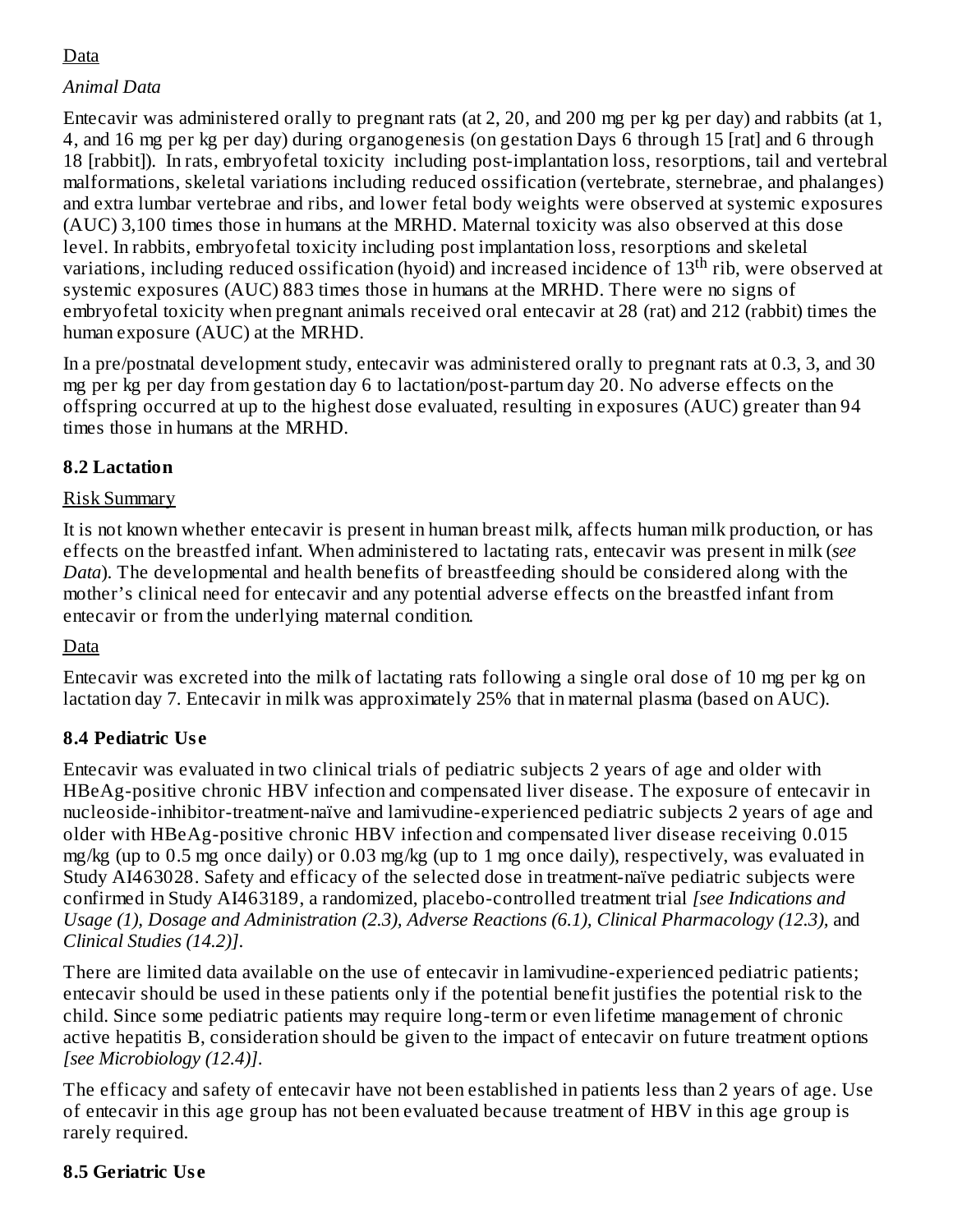Clinical studies of entecavir did not include sufficient numbers of subjects aged 65 years and over to determine whether they respond differently from younger subjects. Entecavir is substantially excreted by the kidney, and the risk of toxic reactions to this drug may be greater in patients with impaired renal function. Because elderly patients are more likely to have decreased renal function, care should be taken in dose selection, and it may be useful to monitor renal function *[see Dosage and Administration (2.4)]*.

## **8.6 Racial/Ethnic Groups**

There are no significant racial differences in entecavir pharmacokinetics. The safety and efficacy of entecavir 0.5 mg once daily were assessed in a single-arm, open-label trial of HBeAg-positive or negative, nucleoside-inhibitor-naïve, Black/African American (n=40) and Hispanic (n=6) subjects with chronic HBV infection. In this trial, 76% of subjects were male, the mean age was 42 years, 57% were HBeAg-positive, the mean baseline HBV DNA was 7.0  $\log_{10}$  IU/mL, and the mean baseline ALT was 162 U/L. At Week 48 of treatment, 32 of 46 (70%) subjects had HBV DNA <50 IU/mL (approximately 300 copies/mL), 31 of 46 (67%) subjects had ALT normalization ( $\leq$ 1 × ULN), and 12 of 26 (46%) HBeAg-positive subjects had HBe seroconversion. Safety data were similar to those observed in the larger controlled clinical trials.

Because of low enrollment, safety and efficacy have not been established in the US Hispanic population.

## **8.7 Renal Impairment**

Dosage adjustment of entecavir is recommended for patients with creatinine clearance less than 50 mL/min, including patients on hemodialysis or CAPD *[see Dosage and Administration (2.4)* and *Clinical Pharmacology (12.3)]*.

## **8.8 Liver Transplant Recipients**

The safety and efficacy of entecavir were assessed in a single-arm, open-label trial in 65 subjects who received a liver transplant for complications of chronic HBV infection. Eligible subjects who had HBV DNA less than 172 IU/mL (approximately 1,000 copies/mL) at the time of transplant were treated with entecavir 1 mg once daily in addition to usual post-transplantation management, including hepatitis B immune globulin. The trial population was 82% male, 39% Caucasian, and 37% Asian, with a mean age of 49 years; 89% of subjects had HBeAg-negative disease at the time of transplant.

Four of the 65 subjects received 4 weeks or less of entecavir (2 deaths, 1 re-transplantation, and 1 protocol violation) and were not considered evaluable. Of the 61 subjects who received more than 4 weeks of entecavir, 60 received hepatitis B immune globulin post-transplant.

Fifty-three subjects (82% of all 65 subjects treated) completed the trial and had HBV DNA measurements at or after 72 weeks treatment post-transplant. All 53 subjects had HBV DNA <50 IU/mL (approximately 300 copies/mL). Eight evaluable subjects did not have HBV DNA data available at 72 weeks, including 3 subjects who died prior to study completion. No subjects had HBV DNA values ≥50 IU/mL while receiving entecavir (plus hepatitis B immune globulin). All 61 evaluable subjects lost HBsAg post-transplant; 2 of these subjects experienced recurrence of measurable HBsAg without recurrence of HBV viremia. This trial was not designed to determine whether addition of entecavir to hepatitis B immune globulin decreased the proportion of subjects with measurable HBV DNA posttransplant compared to hepatitis B immune globulin alone.

If entecavir treatment is determined to be necessary for a liver transplant recipient who has received or is receiving an immunosuppressant that may affect renal function, such as cyclosporine or tacrolimus, renal function must be carefully monitored both before and during treatment with entecavir *[see Dosage and Administration (2.4)* and *Clinical Pharmacology (12.3)]*.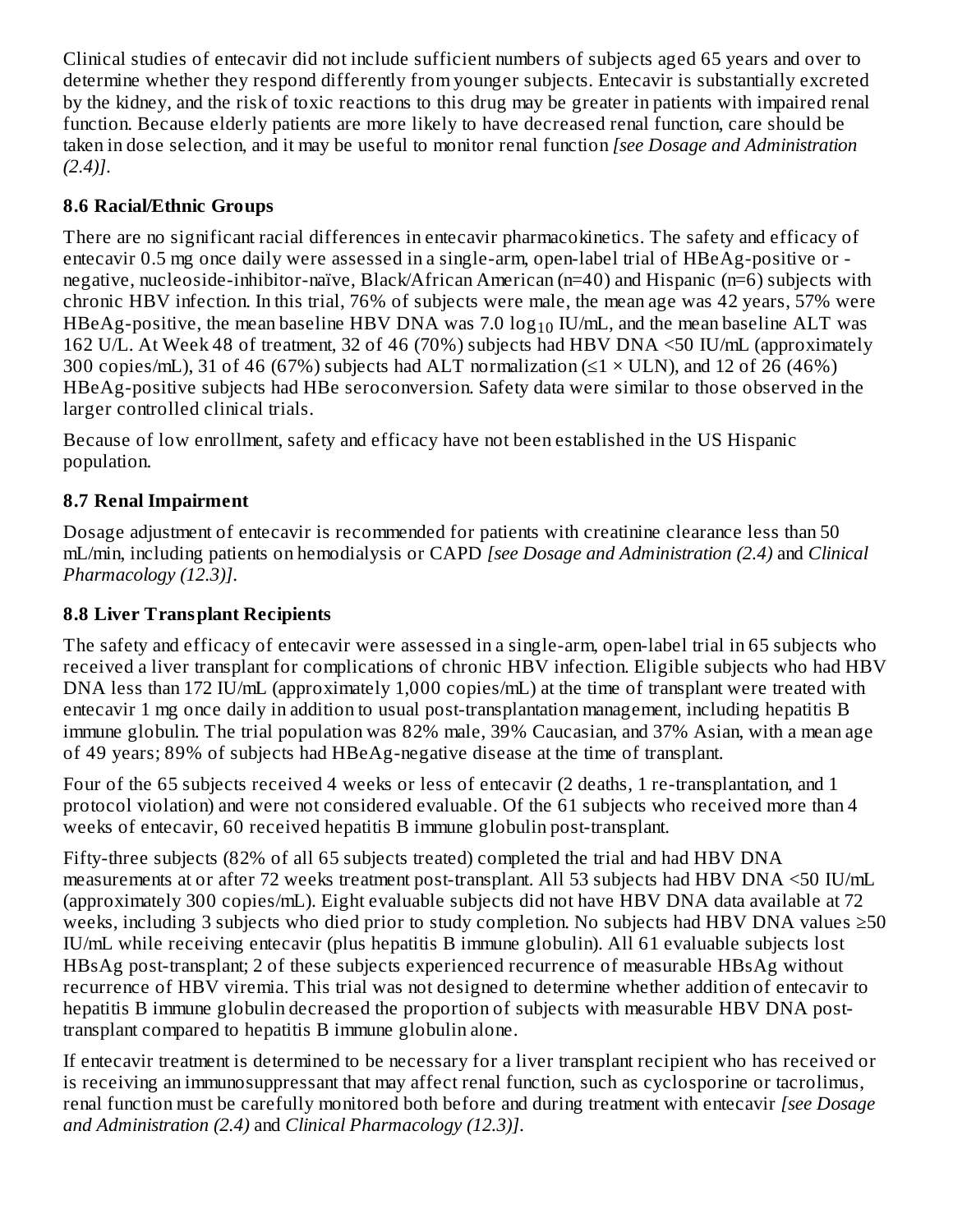#### **10 OVERDOSAGE**

There is limited experience of entecavir overdosage reported in patients. Healthy subjects who received single entecavir doses up to 40 mg or multiple doses up to 20 mg/day for up to 14 days had no increase in or unexpected adverse events. If overdose occurs, the patient must be monitored for evidence of toxicity, and standard supportive treatment applied as necessary.

Following a single 1 mg dose of entecavir, a 4-hour hemodialysis session removed approximately 13% of the entecavir dose.

## **11 DESCRIPTION**

Entecavir, USP is a guanosine nucleoside analogue with selective activity against HBV. The chemical name for entecavir, USP is 2-amino-1,9-dihydro-9-[(*1S,3R,4S*)-4-hydroxy-3-(hydroxymethyl)-2 methylenecyclopentyl]-6H-purin-6-one, monohydrate. Its molecular formula is  $\rm{C}_{12}\rm{H}_{15}\rm{N}_{5}\rm{O}_{3}$ • $\rm{H}_{2}\rm{O},$ which corresponds to a molecular weight of 295.3. Entecavir has the following structural formula:



Entecavir, USP is a white to off-white powder. It is slightly soluble in water (2.4 mg/mL), and the pH of the saturated solution in water is 7.9 at  $25^{\circ}$  C  $\pm$  0.5° C.

Entecavir, USP film-coated tablets are available for oral administration in strengths of 0.5 mg and 1 mg of entecavir, USP. Entecavir, USP 0.5 mg and 1 mg film-coated tablets contain the following inactive ingredients: Crospovidone, lactose monohydrate, magnesium stearate, microcrystalline cellulose and povidone. The tablet coating contains hypromellose, iron oxide red (in 1 mg tablet only), polyethylene glycol 8,000 and titanium dioxide.

## **12 CLINICAL PHARMACOLOGY**

#### **12.1 Mechanism of Action**

Entecavir is an antiviral drug against the hepatitis B virus *[see Microbiology (12.4)]*.

#### **12.3 Pharmacokinetics**

The single- and multiple-dose pharmacokinetics of entecavir were evaluated in healthy subjects and subjects with chronic hepatitis B virus infection.

## Absorption

Following oral administration in healthy subjects, entecavir peak plasma concentrations occurred between 0.5 and 1.5 hours. Following multiple daily doses ranging from 0.1 to 1 mg,  $\rm{C_{max}}$  and area under the concentration-time curve (AUC) at steady-state increased in proportion to dose. Steady-state was achieved after 6 to 10 days of once-daily administration with approximately 2-fold accumulation. For a 0.5 mg oral dose,  $\rm{C_{max}}$  at steady-state was 4.2 ng/mL and trough plasma concentration ( $\rm{C_{trough}}$ ) was 0.3 ng/mL. For a 1 mg oral dose,  $C_{max}$  was 8.2 ng/mL and  $C_{trough}$  was 0.5 ng/mL.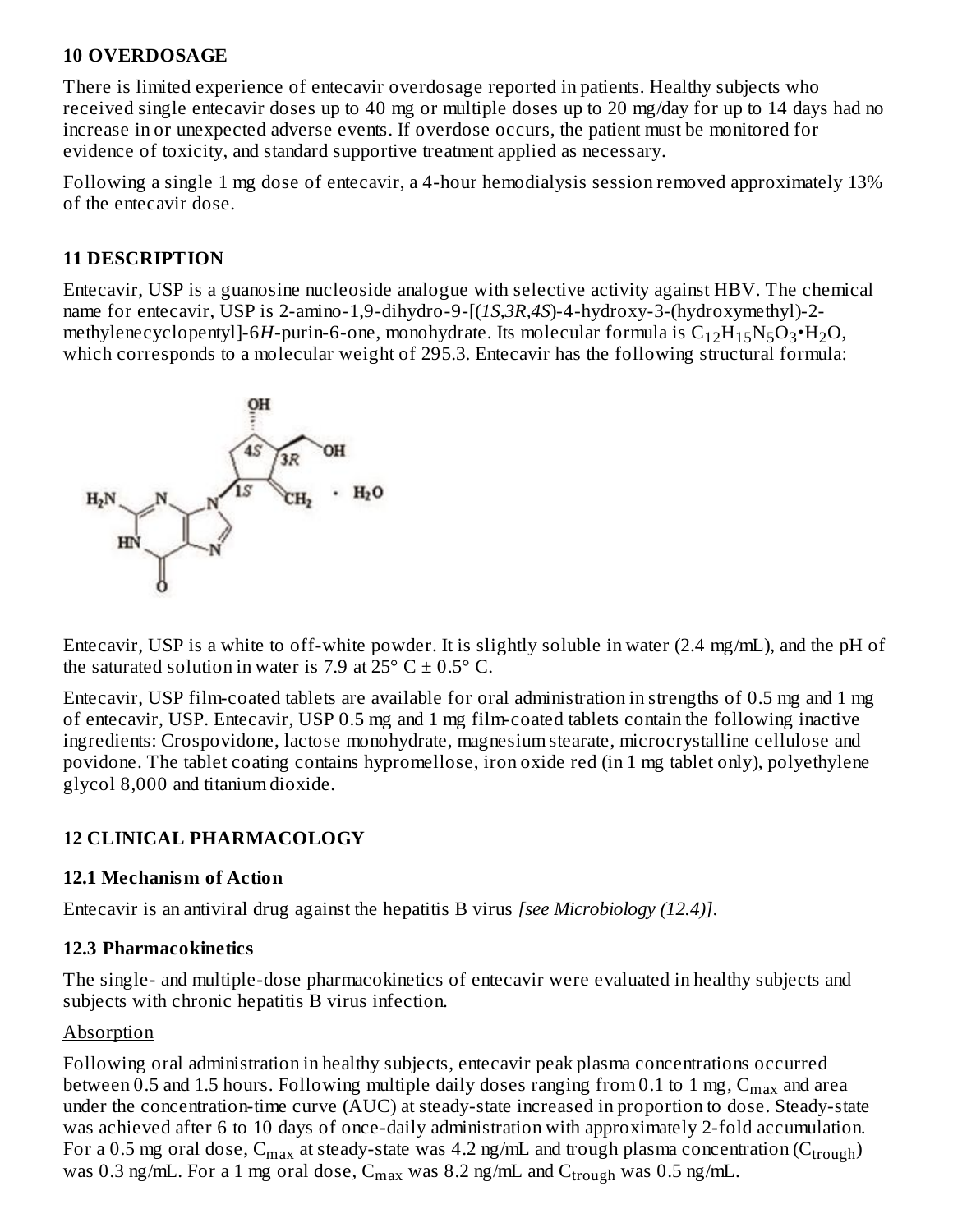In healthy subjects, the bioavailability of the tablet was 100% relative to the oral solution. The oral solution and tablet may be used interchangeably.

*Effects of food on oral absorption:* Oral administration of 0.5 mg of entecavir with a standard high-fat meal (945 kcal, 54.6 g fat) or a light meal (379 kcal, 8.2 g fat) resulted in a delay in absorption (1.0 to 1.5 hours fed vs. 0.75 hours fasted), a decrease in  $\rm{C_{max}}$  of 44% to 46% and a decrease in AUC of 18% to 20% *[see Dosage and Administration (2)]*.

## Distribution

Based on the pharmacokinetic profile of entecavir after oral dosing, the estimated apparent volume of distribution is in excess of total body water, suggesting that entecavir is extensively distributed into tissues.

Binding of entecavir to human serum proteins *in vitro* was approximately 13%.

## Metabolism and Elimination

Following administration of  $^{14}$ C-entecavir in humans and rats, no oxidative or acetylated metabolites were observed. Minor amounts of phase II metabolites (glucuronide and sulfate conjugates) were observed. Entecavir is not a substrate, inhibitor, or inducer of the cytochrome P450 (CYP450) enzyme system. *See Drug Interactions, below*.

After reaching peak concentration, entecavir plasma concentrations decreased in a bi-exponential manner with a terminal elimination half-life of approximately 128 to 149 hours. The observed drug accumulation index is approximately 2-fold with once-daily dosing, suggesting an effective accumulation half-life of approximately 24 hours.

Entecavir is predominantly eliminated by the kidney with urinary recovery of unchanged drug at steadystate ranging from 62% to 73% of the administered dose. Renal clearance is independent of dose and ranges from 360 to 471 mL/min suggesting that entecavir undergoes both glomerular filtration and net tubular secretion *[see Drug Interactions (7)]*.

## Special Populations

*Gender:* There are no significant gender differences in entecavir pharmacokinetics.

*Race:* There are no significant racial differences in entecavir pharmacokinetics.

*Elderly:* The effect of age on the pharmacokinetics of entecavir was evaluated following administration of a single 1 mg oral dose in healthy young and elderly volunteers. Entecavir AUC was 29.3% greater in elderly subjects compared to young subjects. The disparity in exposure between elderly and young subjects was most likely attributable to differences in renal function. Dosage adjustment of entecavir should be based on the renal function of the patient, rather than age *[see Dosage and Administration (2.4)]*.

*Pediatrics:* The steady-state pharmacokinetics of entecavir were evaluated in nucleoside-inhibitor-naïve and lamivudine-experienced HBeAg-positive pediatric subjects 2 to less than 18 years of age with compensated liver disease. Results are shown in Table 7. Entecavir exposure among nucleosideinhibitor-naïve subjects was similar to the exposure achieved in adults receiving once-daily doses of 0.5 mg. Entecavir exposure among lamivudine-experienced subjects was similar to the exposure achieved in adults receiving once-daily doses of 1 mg.

## **Table 7: Pharmacokinetic Parameters in Pediatric Subjects**

|                                    | Nucleoside-Inhibitor-Naïve <sup>a</sup> | Lamivudine-Experienced <sup>b</sup> |
|------------------------------------|-----------------------------------------|-------------------------------------|
|                                    | $ln=24$                                 | n=19                                |
| $\mathcal{L}_{\text{max}}$ (ng/mL) | 6.31                                    | 14.48                               |
| $(CV\%)$                           | (30)                                    | (31                                 |
| $AUC_{(0-24)}$ (ng • h/mL)         | 18.33                                   | 38.58                               |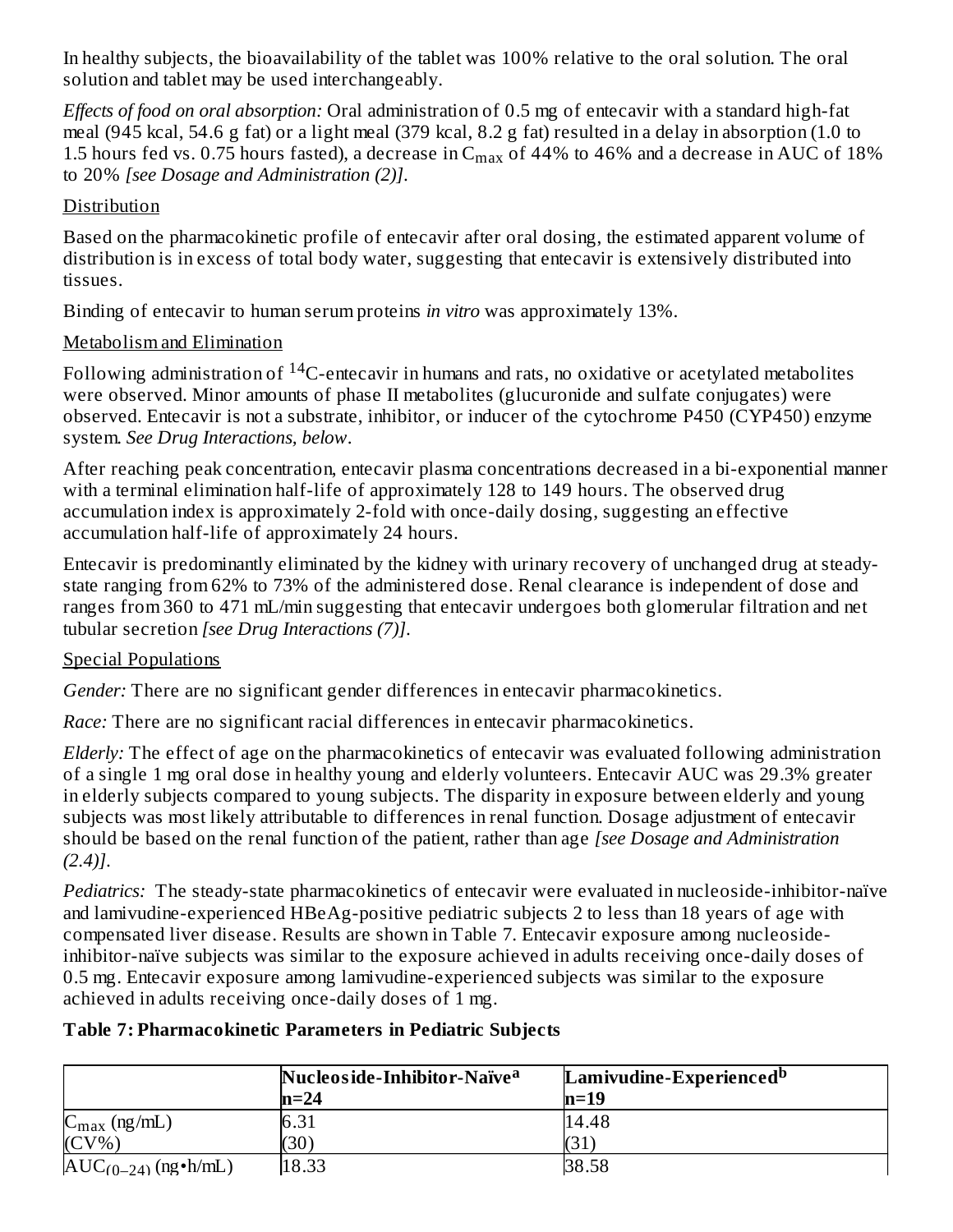| $(CV\%)$                 |      | (26)                                                                                      |
|--------------------------|------|-------------------------------------------------------------------------------------------|
| $C_{\text{min}}$ (ng/mL) | 0.28 | 0.47                                                                                      |
| $(CV\%)$                 | 22   | (23)                                                                                      |
|                          |      | <sup>a</sup> Subjects received once-daily doses of 0.015 mg/kg up to a maximum of 0.5 mg. |
|                          |      | <sup>p</sup> Subjects received once-daily doses of 0.030 mg/kg up to a maximum of 1 mg.   |

*Renal impairment:* The pharmacokinetics of entecavir following a single 1 mg dose were studied in subjects (without chronic hepatitis B virus infection) with selected degrees of renal impairment, including subjects whose renal impairment was managed by hemodialysis or continuous ambulatory peritoneal dialysis (CAPD). Results are shown in Table 8 *[see Dosage and Administration (2.4)]*.

|                                      | <b>Renal Function Group</b><br><b>Baseline Creatinine Clearance (mL/min)</b> |                 |          |        |                                                   |                      |
|--------------------------------------|------------------------------------------------------------------------------|-----------------|----------|--------|---------------------------------------------------|----------------------|
|                                      | <b>Unimpaired</b>                                                            | Mild            | Moderate | Severe | <b>Severe</b>                                     | <b>Severe</b>        |
|                                      | >80                                                                          | $>50$ to<br>≤80 | 30 to 50 | $30$   | <b>Managed with</b><br>Hemodialys is <sup>a</sup> | Managed<br>with CAPD |
|                                      | n=6                                                                          | n=6             | $ln=6$   | n=6    | n=6                                               | $n=4$                |
| $C_{\text{max}}$ (ng/mL) 8.1         |                                                                              | 10.4            | 10.5     | 15.3   | 15.4                                              | 16.6                 |
| $(CV\%)$                             | (30.7)                                                                       | (37.2)          | (22.7)   | (33.8) | (56.4)                                            | (29.7)               |
| $AUC_{(0-T)}$<br>(ng • h/mL)<br>(CV) | 27.9                                                                         | 51.5            | 69.5     | 145.7  | 233.9                                             | 221.8                |
|                                      | (25.6)                                                                       | (22.8)          | (22.7)   | (31.5) | (28.4)                                            | (11.6)               |
| <b>CLR</b><br>(mL/min)               | 383.2                                                                        | 197.9           | 135.6    | 40.3   | <b>NA</b>                                         | NA                   |
| (SD)                                 | (101.8)                                                                      | (78.1)          | (31.6)   | (10.1) |                                                   |                      |
| CLT/F<br>(mL/min)                    | 588.1                                                                        | 309.2           | 226.3    | 100.6  | 50.6                                              | 35.7                 |
| (SD)                                 | (153.7)                                                                      | (62.6)          | (60.1)   | (29.1) | (16.5)                                            | (19.6)               |
|                                      | <sup>a</sup> Dosed immediately following hemodialysis.                       |                 |          |        |                                                   |                      |
|                                      | $CLR$ = renal clearance; $CLT/F$ = apparent oral clearance.                  |                 |          |        |                                                   |                      |

#### **Table 8: Pharmacokinetic Parameters in Subjects with Selected Degrees of Renal Function**

Following a single 1 mg dose of entecavir administered 2 hours before the hemodialysis session, hemodialysis removed approximately 13% of the entecavir dose over 4 hours. CAPD removed approximately 0.3% of the dose over 7 days *[see Dosage and Administration (2.4)]*.

*Hepatic impairment:* The pharmacokinetics of entecavir following a single 1 mg dose were studied in adult subjects (without chronic hepatitis B virus infection) with moderate or severe hepatic impairment (Child-Turcotte-Pugh Class B or C). The pharmacokinetics of entecavir were similar between hepatically impaired and healthy control subjects; therefore, no dosage adjustment of entecavir is recommended for patients with hepatic impairment. The pharmacokinetics of entecavir have not been studied in pediatric subjects with hepatic impairment.

*Post-liver transplant:* Limited data are available on the safety and efficacy of entecavir in liver transplant recipients. In a small pilot study of entecavir use in HBV-infected liver transplant recipients on a stable dose of cyclosporine A (n=5) or tacrolimus (n=4), entecavir exposure was approximately 2-fold the exposure in healthy subjects with normal renal function. Altered renal function contributed to the increase in entecavir exposure in these subjects. The potential for pharmacokinetic interactions between entecavir and cyclosporine A or tacrolimus was not formally evaluated *[see Use in Specific Populations (8.8)]*.

Drug Interactions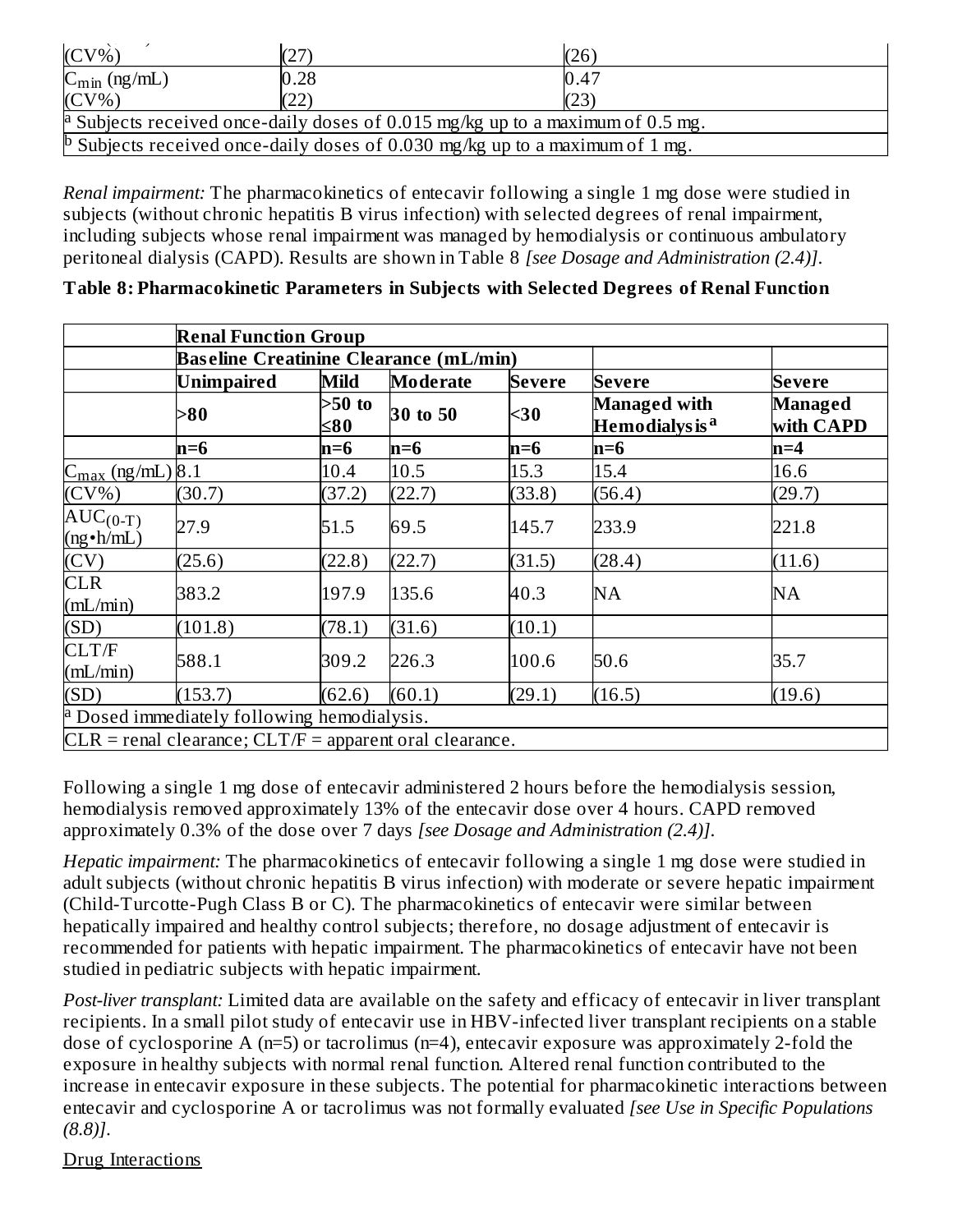The metabolism of entecavir was evaluated in *in vitro* and *in vivo* studies. Entecavir is not a substrate, inhibitor, or inducer of the cytochrome P450 (CYP450) enzyme system. At concentrations up to approximately 10,000-fold higher than those obtained in humans, entecavir inhibited none of the major human CYP450 enzymes 1A2, 2C9, 2C19, 2D6, 3A4, 2B6, and 2E1. At concentrations up to approximately 340-fold higher than those observed in humans, entecavir did not induce the human CYP450 enzymes 1A2, 2C9, 2C19, 3A4, 3A5, and 2B6. The pharmacokinetics of entecavir are unlikely to be affected by co-administration with agents that are either metabolized by, inhibit, or induce the CYP450 system. Likewise, the pharmacokinetics of known CYP substrates are unlikely to be affected by co-administration of entecavir.

The steady-state pharmacokinetics of entecavir and co-administered drug were not altered in interaction studies of entecavir with lamivudine, adefovir dipivoxil, and tenofovir disoproxil fumarate *[see Drug Interactions (7)]*.

## **12.4 Microbiology**

## Mechanism of Action

Entecavir, a deoxyguanosine nucleoside analogue with activity against HBV reverse transcriptase (rt), is efficiently phosphorylated to the active triphosphate form, which has an intracellular half-life of 15 hours. By competing with the natural substrate deoxyguanosine triphosphate, entecavir triphosphate functionally inhibits all three activities of the HBV reverse transcriptase: (1) base priming, (2) reverse transcription of the negative strand from the pregenomic messenger RNA, and (3) synthesis of the positive strand of HBV DNA. Entecavir triphosphate is a weak inhibitor of cellular DNA polymerases α, β, and δ and mitochondrial DNA polymerase  $\gamma$  with K<sub>i</sub> values ranging from 18 to >160 μM.

## Antiviral Activity

Entecavir inhibited HBV DNA synthesis (50% reduction,  $\text{EC}_{50}$ ) at a concentration of 0.004 µM in human HepG2 cells transfected with wild-type HBV. The median  $\mathrm{EC}_{50}$  value for entecavir against lamivudine-resistant HBV (rtL180M, rtM204V) was 0.026  $\mu$ M (range 0.010 to 0.059  $\mu$ M).

The co-administration of HIV nucleoside/nucleotide reverse transcriptase inhibitors (NRTIs) with entecavir is unlikely to reduce the antiviral efficacy of entecavir against HBV or of any of these agents against HIV. In HBV combination assays in cell culture, abacavir, didanosine, lamivudine, stavudine, tenofovir, or zidovudine were not antagonistic to the anti-HBV activity of entecavir over a wide range of concentrations. In HIV antiviral assays, entecavir was not antagonistic to the cell culture anti-HIV activity of these six NRTIs or emtricitabine at concentrations greater than  $100$  times the  $\rm{C_{max}}$  of entecavir using the 1 mg dose.

## *Antiviral Activity Against HIV*

A comprehensive analysis of the inhibitory activity of entecavir against a panel of laboratory and clinical HIV type 1 (HIV-1) isolates using a variety of cells and assay conditions yielded  $\mathrm{EC}_{50}$  values ranging from 0.026 to >10  $\mu$ M; the lower EC $_{50}$  values were observed when decreased levels of virus were used in the assay. In cell culture, entecavir selected for an M184I substitution in HIV reverse transcriptase at micromolar concentrations, confirming inhibitory pressure at high entecavir concentrations. HIV variants containing the M184V substitution showed loss of susceptibility to entecavir.

#### Resistance

## *In Cell Culture*

In cell-based assays, 8- to 30-fold reductions in entecavir phenotypic susceptibility were observed for lamivudine-resistant strains. Further reductions (>70-fold) in entecavir phenotypic susceptibility required the presence of amino acid substitutions rtM204I/V with or without rtL180M along with additional substitutions at residues rtT184, rtS202, or rtM250, or a combination of these substitutions with or without an rtI169 substitution in the HBV reverse transcriptase. Lamivudine-resistant strains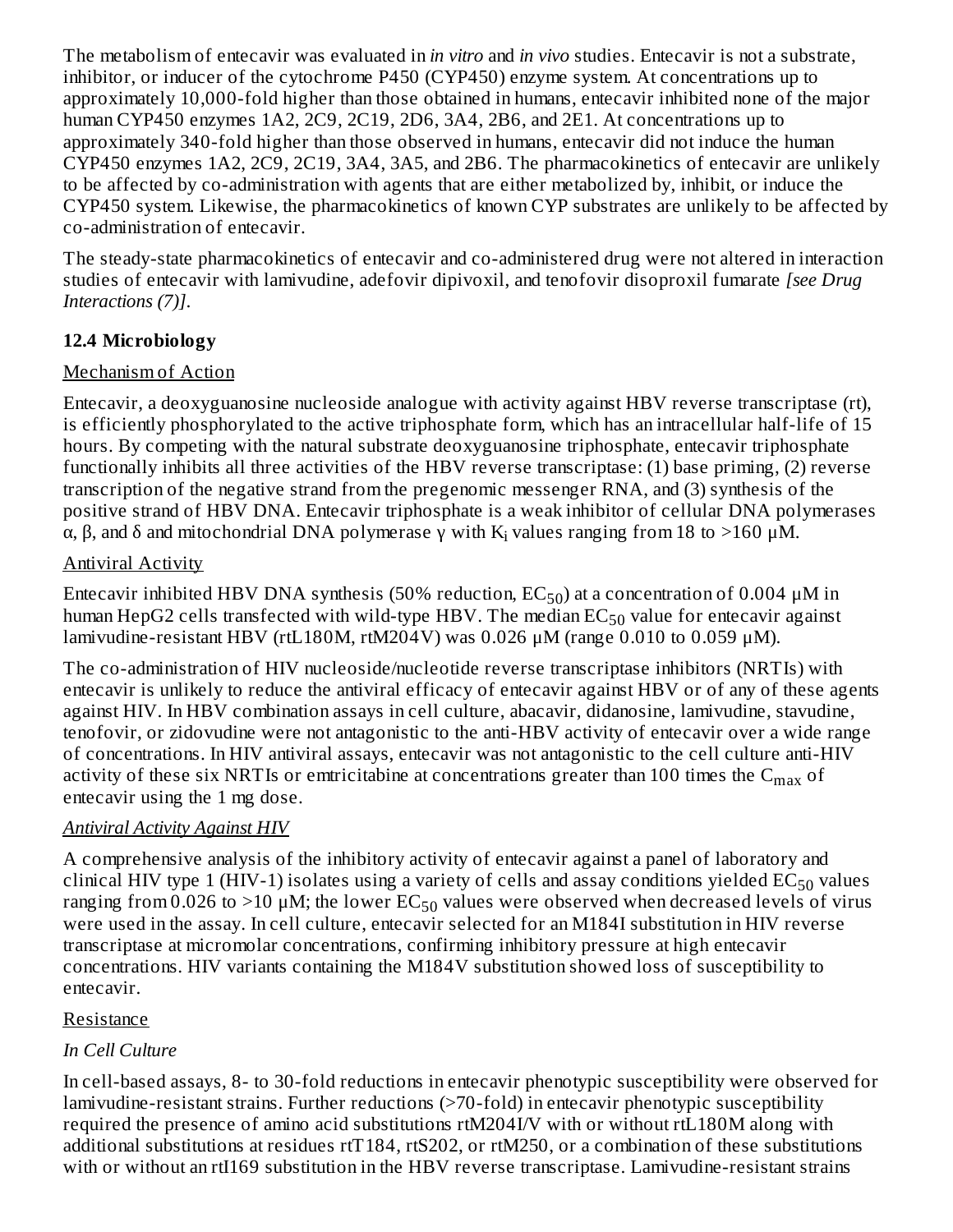harboring rtL180M plus rtM204V in combination with the amino acid substitution rtA181C conferred 16- to 122-fold reductions in entecavir phenotypic susceptibility.

## *Clinical Studies*

*Nucleoside-inhibitor-naïve subjects:* Genotypic evaluations were performed on evaluable samples (>300 copies/mL serum HBV DNA) from 562 subjects who were treated with entecavir for up to 96 weeks in nucleoside-inhibitor-naïve studies (AI463022, AI463027, and rollover study AI463901). By Week 96, evidence of emerging amino acid substitution rtS202G with rtL180M and rtM204V substitutions was detected in the HBV of 2 subjects (2/562=<1%), and 1 of them experienced virologic rebound (≥1  $\log_{10}$ increase above nadir). In addition, emerging amino acid substitutions at rtM204I/V and rtL80I, rtV173L, or rtL180M, which conferred decreased phenotypic susceptibility to entecavir in the absence of rtT184, rtS202, or rtM250 changes, were detected in the HBV of 3 subjects (3/562=<1%) who experienced virologic rebound. For subjects who continued treatment beyond 48 weeks, 75% (202/269) had HBV DNA <300 copies/mL at end of dosing (up to 96 weeks).

HBeAg-positive (n=243) and -negative (n=39) treatment-naïve subjects who failed to achieve the studydefined complete response by 96 weeks were offered continued entecavir treatment in a rollover study. Complete response for HBeAg-positive was <0.7 MEq/mL (approximately  $7 \times 10^5$  copies/mL) serum HBV DNA and HBeAg loss and, for HBeAg-negative was <0.7 MEq/mL HBV DNA and ALT normalization. Subjects received 1 mg entecavir once daily for up to an additional 144 weeks. Of these 282 subjects, 141 HBeAg-positive and 8 HBeAg-negative subjects entered the long-term follow-up rollover study and were evaluated for entecavir resistance. Of the 149 subjects entering the rollover study, 88% (131/149), 92% (137/149), and 92% (137/149) attained serum HBV DNA <300 copies/mL by Weeks 144, 192, and 240 (including end of dosing), respectively. No novel entecavir resistanceassociated substitutions were identified in a comparison of the genotypes of evaluable isolates with their respective baseline isolates. The cumulative probability of developing rtT184, rtS202, or rtM250 entecavir resistance-associated substitutions (in the presence of rtL180M and rtM204V substitutions) at Weeks 48, 96, 144, 192, and 240 was 0.2%, 0.5%, 1.2%, 1.2%, and 1.2%, respectively.

*Lamivudine-refractory subjects:* Genotypic evaluations were performed on evaluable samples from 190 subjects treated with entecavir for up to 96 weeks in studies of lamivudine-refractory HBV (AI463026, AI463014, AI463015, and rollover study AI463901). By Week 96, resistance-associated amino acid substitutions at rtT184, rtS202, or rtM250, with or without rtI169 changes, in the presence of amino acid substitutions rtM204I/V with or without rtL80V, rtV173L/M, or rtL180M emerged in the HBV from 22 subjects (22/190=12%), 16 of whom experienced virologic rebound (≥1  $\log_{10}$  increase above nadir) and 4 of whom were never suppressed <300 copies/mL. The HBV from 4 of these subjects had entecavir resistance substitutions at baseline and acquired further changes on entecavir treatment. In addition to the 22 subjects, 3 subjects experienced virologic rebound with the emergence of rtM204I/V and rtL80V, rtV173L/M, or rtL180M. For isolates from subjects who experienced virologic rebound with the emergence of resistance-associated substitutions (n=19), the median fold-change in entecavir  $\mathrm{EC}_{50}$  values from reference was 19-fold at baseline and 106-fold at the time of virologic rebound. For subjects who continued treatment beyond 48 weeks, 40% (31/77) had HBV DNA <300 copies/mL at end of dosing (up to 96 weeks).

Lamivudine-refractory subjects (n=157) who failed to achieve the study-defined complete response by Week 96 were offered continued entecavir treatment. Subjects received 1 mg entecavir once daily for up to an additional 144 weeks. Of these subjects, 80 subjects entered the long-term follow-up study and were evaluated for entecavir resistance. By Weeks 144, 192, and 240 (including end of dosing), 34% (27/80), 35% (28/80), and 36% (29/80), respectively, attained HBV DNA <300 copies/mL. The cumulative probability of developing rtT184, rtS202, or rtM250 entecavir resistance-associated substitutions (in the presence of rtM204I/V with or without rtL180M substitutions) at Weeks 48, 96, 144, 192, and 240 was 6.2%, 15%, 36.3%, 46.6%, and 51.5%, respectively. The HBV of 6 subjects developed rtA181C/G/S/T amino acid substitutions while receiving entecavir, and of these, 4 developed entecavir resistance-associated substitutions at rtT184, rtS202, or rtM250 and 1 had an rtT184S substitution at baseline. Of 7 subjects whose HBV had an rtA181 substitution at baseline, 2 also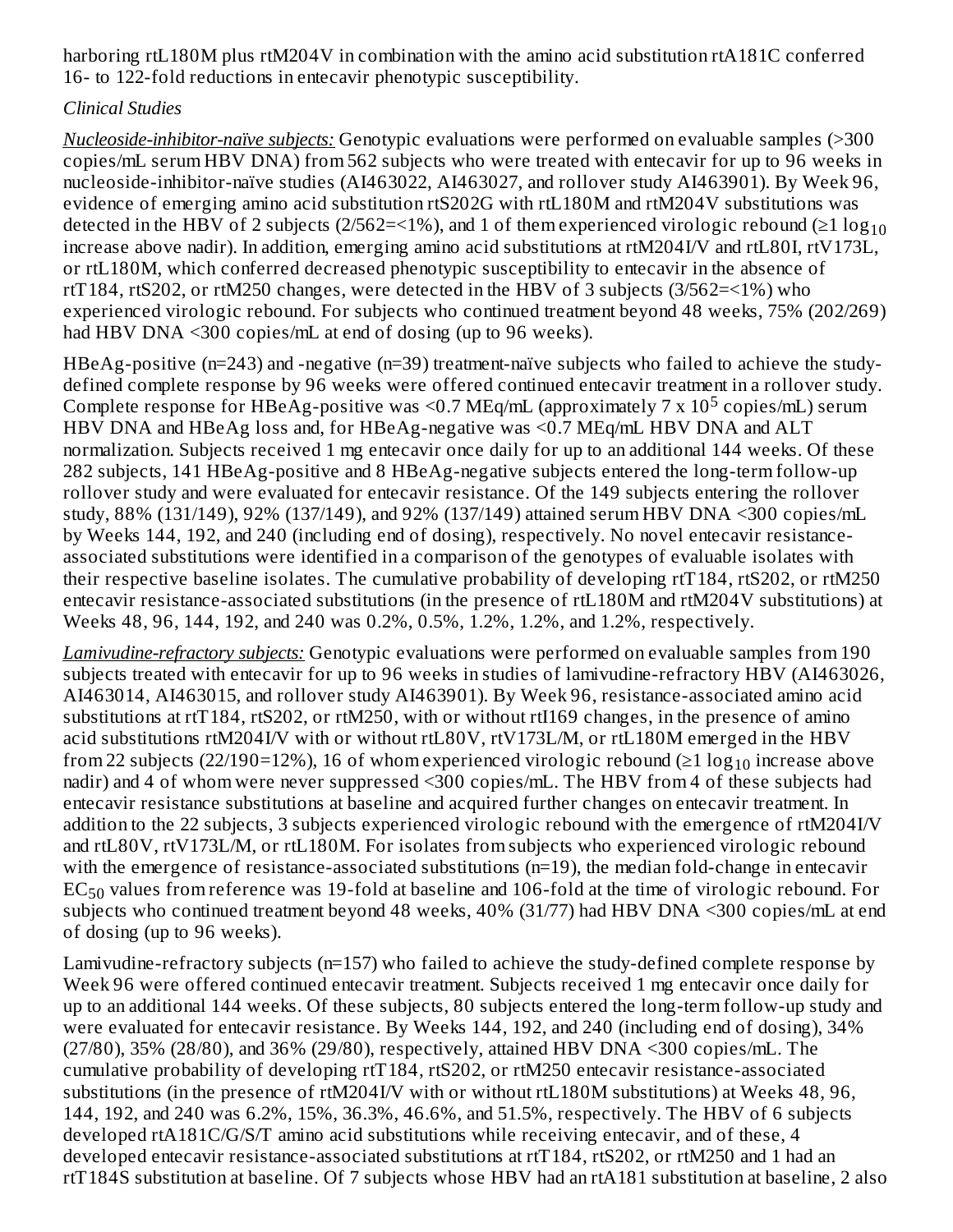had substitutions at rtT184, rtS202, or rtM250 at baseline and another 2 developed them while on treatment with entecavir.

In a post-approval integrated analysis of entecavir resistance data from 17 Phase 2 and 3 clinical trials, an emergent entecavir resistance-associated substitution rtA181C was detected in 5 out of 1,461 (0.3%) subjects during treatment with entecavir. This substitution was detected only in the presence of lamivudine resistance-associated substitutions rtL180M plus rtM204V.

#### *Cross-resistance*

Cross-resistance has been observed among HBV nucleoside analogue inhibitors. In cell-based assays, entecavir had 8- to 30-fold less inhibition of HBV DNA synthesis for HBV containing lamivudine and telbivudine resistance-associated substitutions rtM204I/V with or without rtL180M than for wild-type HBV. Substitutions rtM204I/V with or without rtL80I/V, rtV173L, or rtL180M, which are associated with lamivudine and telbivudine resistance, also confer decreased phenotypic susceptibility to entecavir. The efficacy of entecavir against HBV harboring adefovir resistance-associated substitutions has not been established in clinical trials. HBV isolates from lamivudine-refractory subjects failing entecavir therapy were susceptible in cell culture to adefovir but remained resistant to lamivudine. Recombinant HBV genomes encoding adefovir resistance-associated substitutions at either rtA181V or rtN236T had 1.1- or 0.3-fold shifts in susceptibility to entecavir in cell culture, respectively.

## **13 NONCLINICAL TOXICOLOGY**

## **13.1 Carcinogenesis, Mutagenesis, Impairment of Fertility**

#### **Carcinogenesis**

Long-term oral carcinogenicity studies of entecavir in mice and rats were carried out at exposures up to approximately 42 times (mice) and 35 times (rats) those observed in humans at the highest recommended dose of 1 mg/day. In mouse and rat studies, entecavir was positive for carcinogenic findings. It is not known how predictive the results of rodent carcinogenicity studies may be for humans *[see Adverse Reactions (6.2)]*.

In mice, lung adenomas were increased in males and females at exposures 3 and 40 times those in humans. Lung carcinomas in both male and female mice were increased at exposures 40 times those in humans. Combined lung adenomas and carcinomas were increased in male mice at exposures 3 times and in female mice at exposures 40 times those in humans. Tumor development was preceded by pneumocyte proliferation in the lung, which was not observed in rats, dogs, or monkeys administered entecavir, supporting the conclusion that lung tumors in mice may be a species-specific event. Hepatocellular carcinomas were increased in males and combined liver adenomas and carcinomas were also increased at exposures 42 times those in humans. Vascular tumors in female mice (hemangiomas of ovaries and uterus and hemangiosarcomas of spleen) were increased at exposures 40 times those in humans. In rats, hepatocellular adenomas were increased in females at exposures 24 times those in humans; combined adenomas and carcinomas were also increased in females at exposures 24 times those in humans. Brain gliomas were induced in both males and females at exposures 35 and 24 times those in humans. Skin fibromas were induced in females at exposures 4 times those in humans.

#### Mutagenesis

Entecavir was clastogenic to human lymphocyte cultures. Entecavir was not mutagenic in the Ames bacterial reverse mutation assay using *S. typhimurium* and *E. coli* strains in the presence or absence of metabolic activation, a mammalian-cell gene mutation assay, and a transformation assay with Syrian hamster embryo cells. Entecavir was also negative in an oral micronucleus study and an oral DNA repair study in rats.

## Impairment of Fertility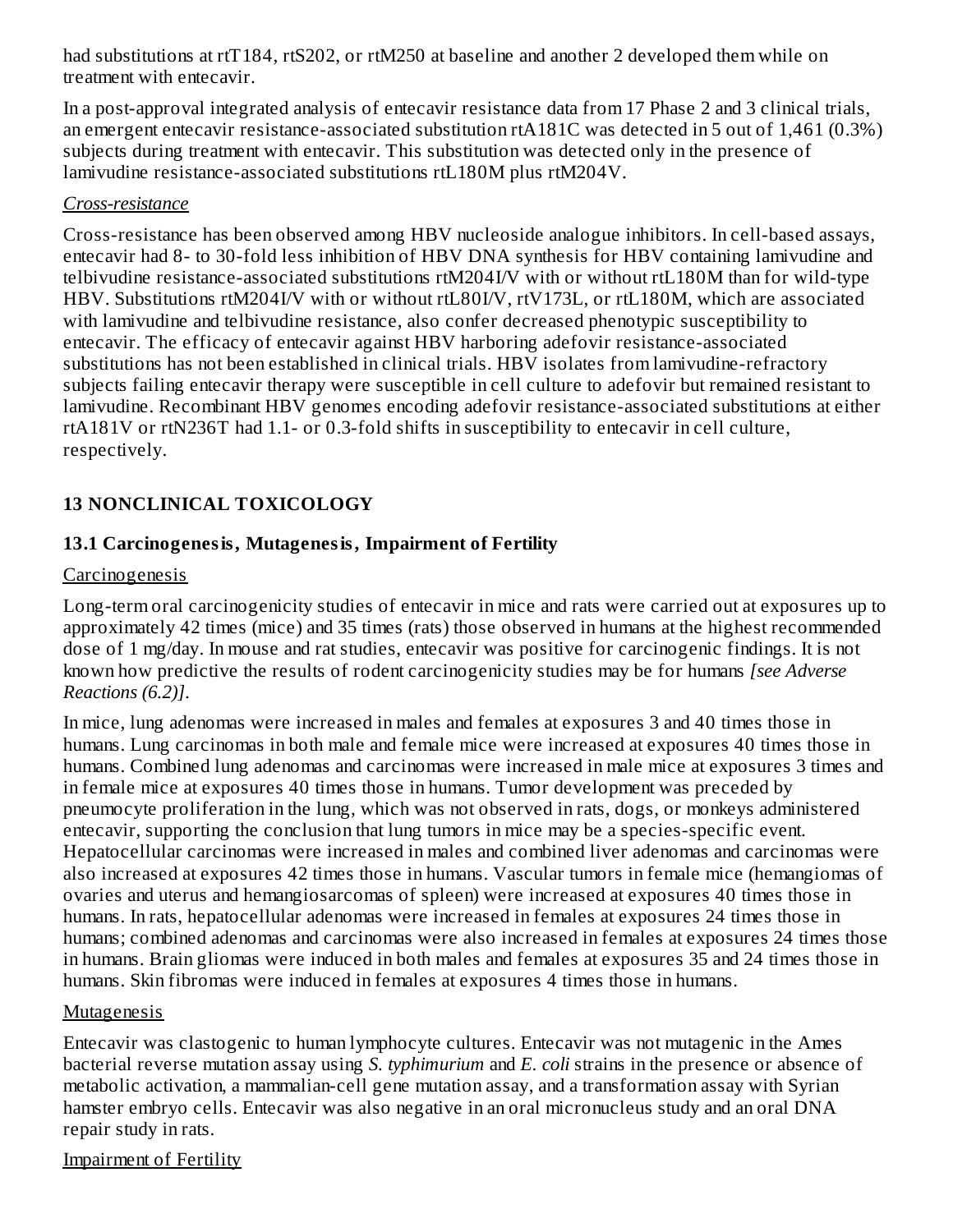In reproductive toxicology studies, in which animals were administered entecavir at up to 30 mg/kg for up to 4 weeks, no evidence of impaired fertility was seen in male or female rats at systemic exposures greater than 90 times those achieved in humans at the highest recommended dose of 1 mg/day. In rodent and dog toxicology studies, seminiferous tubular degeneration was observed at exposures 35 times or greater than those achieved in humans. No testicular changes were evident in monkeys.

## **14 CLINICAL STUDIES**

## **14.1 Outcomes in Adults**

#### At 48 Weeks

The safety and efficacy of entecavir in adults were evaluated in three Phase 3 active-controlled trials. These studies included 1,633 subjects 16 years of age or older with chronic hepatitis B virus infection (serum HBsAg-positive for at least 6 months) accompanied by evidence of viral replication (detectable serum HBV DNA, as measured by the bDNA hybridization or PCR assay). Subjects had persistently elevated ALT levels at least 1.3 times ULN and chronic inflammation on liver biopsy compatible with a diagnosis of chronic viral hepatitis. The safety and efficacy of entecavir were also evaluated in a study of 191 HBV-infected subjects with decompensated liver disease and in a study of 68 subjects coinfected with HBV and HIV.

## *Nucleoside-inhibitor-naïve Subjects with Compensated Liver Disease*

*HBeAg-positive:* Study AI463022 was a multinational, randomized, double-blind study of entecavir 0.5 mg once daily versus lamivudine 100 mg once daily for a minimum of 52 weeks in 709 (of 715 randomized) nucleoside-inhibitor-naïve subjects with chronic hepatitis B virus infection, compensated liver disease, and detectable HBeAg. The mean age of subjects was 35 years, 75% were male, 57% were Asian, 40% were Caucasian, and 13% had previously received interferon-α. At baseline, subjects had a mean Knodell Necroinflammatory Score of 7.8, mean serum HBV DNA as measured by Roche COBAS Amplicor $^\circledR$  PCR assay was 9.66 log $_{10}$  copies/mL, and mean serum ALT level was 143 U/L. Paired, adequate liver biopsy samples were available for 89% of subjects.

*HBeAg-negative (anti-HBe-positive/HBV DNA-positive):* Study AI463027 was a multinational, randomized, double-blind study of entecavir 0.5 mg once daily versus lamivudine 100 mg once daily for a minimum of 52 weeks in 638 (of 648 randomized) nucleoside-inhibitor-naïve subjects with HBeAg-negative (HBeAb-positive) chronic hepatitis B virus infection and compensated liver disease. The mean age of subjects was 44 years, 76% were male, 39% were Asian, 58% were Caucasian, and 13% had previously received interferon-α. At baseline, subjects had a mean Knodell Necroinflammatory Score of 7.8, mean serum HBV DNA as measured by Roche COBAS Amplicor PCR assay was 7.58  $\log_{10}$ copies/mL, and mean serum ALT level was 142 U/L. Paired, adequate liver biopsy samples were available for 88% of subjects.

In Studies AI463022 and AI463027, entecavir was superior to lamivudine on the primary efficacy endpoint of Histologic Improvement, defined as a 2-point or greater reduction in Knodell Necroinflammatory Score with no worsening in Knodell Fibrosis Score at Week 48, and on the secondary efficacy measures of reduction in viral load and ALT normalization. Histologic Improvement and change in Ishak Fibrosis Score are shown in Table 9. Selected virologic, biochemical, and serologic outcome measures are shown in Table 10.

**Table 9: Histologic Improvement and Change in Ishak Fibrosis Score at Week 48, Nucleoside-Inhibitor-Naïve Subjects in Studies AI463022 and AI463027**

|                   | Study AI463022 (HBeAg-Positive) |                   | Study AI463027 (HBeAg-Negative) |
|-------------------|---------------------------------|-------------------|---------------------------------|
| Entecavir         | Lamivudine                      | Entecavir         | Lamivudine                      |
| 0.5 <sub>mg</sub> | $100$ mg                        | 0.5 <sub>mg</sub> | $100$ mg                        |
| $n=314a$          | $n = 314^a$                     | $n=296^a$         | $n=287a$                        |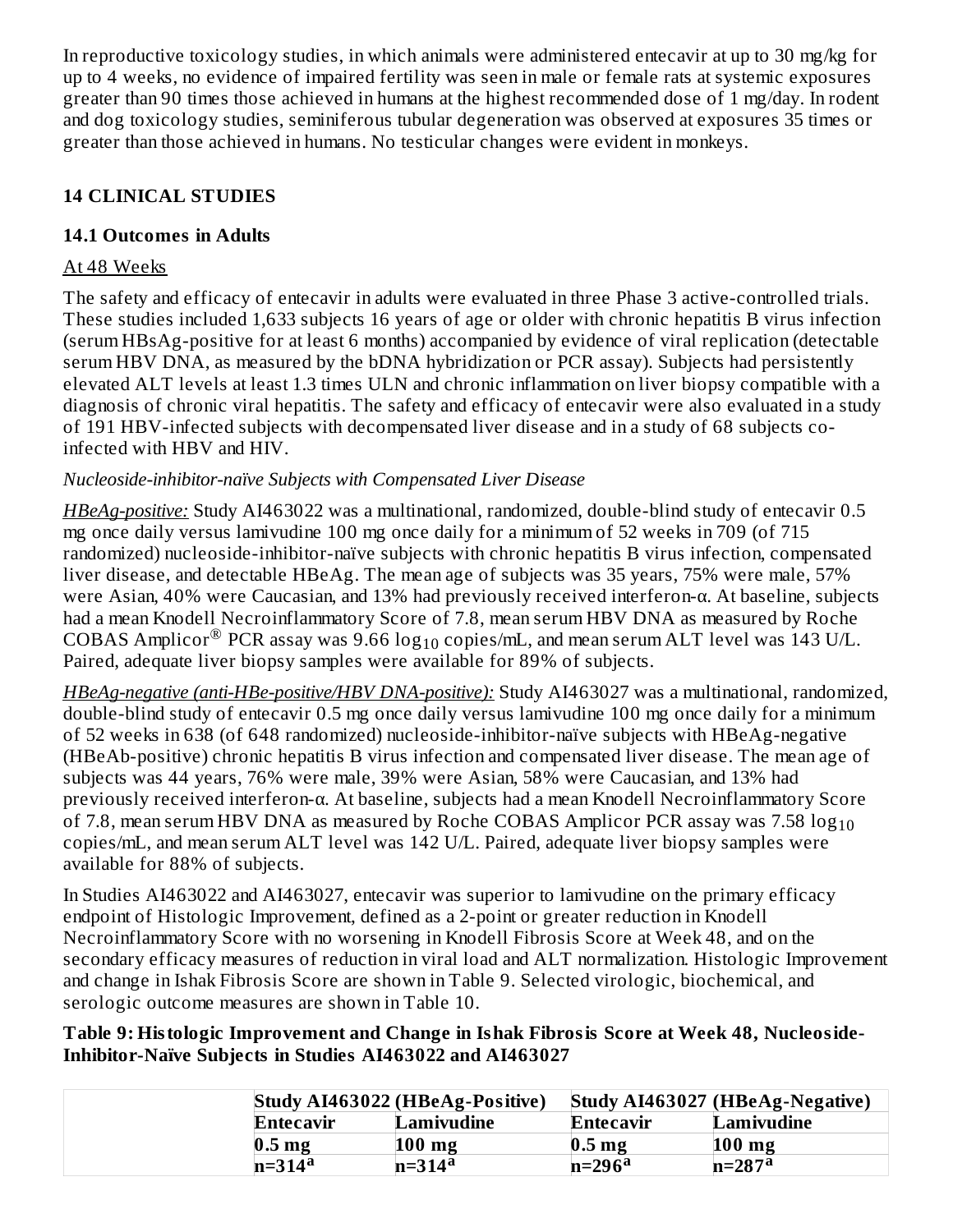| Histologic Improvement (Knodell Scores)                                                                          |     |     |     |                                                                                                         |
|------------------------------------------------------------------------------------------------------------------|-----|-----|-----|---------------------------------------------------------------------------------------------------------|
| Improvement <sup>b</sup>                                                                                         | 72% | 62% | 70% | 61%                                                                                                     |
| No improvement                                                                                                   | 21% | 24% | 19% | 26%                                                                                                     |
| <b>Ishak Fibrosis Score</b>                                                                                      |     |     |     |                                                                                                         |
| Improvement <sup>c</sup>                                                                                         | 39% | 35% | 36% | 38%                                                                                                     |
| No change                                                                                                        | 46% | 40% | 41% | 34%                                                                                                     |
| Worsening <sup>c</sup>                                                                                           | 8%  | 10% | 12% | 15%                                                                                                     |
| Missing Week 48<br>biopsy                                                                                        | 7%  | 14% | 10% | 13%                                                                                                     |
| <sup>a</sup> Subjects with evaluable baseline histology (baseline Knodell Necroinflammatory Score $\geq$ 2).     |     |     |     |                                                                                                         |
|                                                                                                                  |     |     |     | $\frac{b}{2}$ -point decrease in Knodell Necroinflammatory Score from baseline with no worsening of the |
| Knodell Fibrosis Score.                                                                                          |     |     |     |                                                                                                         |
| F For Ishak Fibrosis Score, improvement = $\geq 1$ -point decrease from baseline and worsening = $\geq 1$ -point |     |     |     |                                                                                                         |
| increase from baseline.                                                                                          |     |     |     |                                                                                                         |

**Table 10: Selected Virologic, Biochemical, and Serologic Endpoints at Week 48, Nucleoside-Inhibitor-Naïve Subjects in Studies AI463022 and AI463027**

|                                                                                                     |                   | Study AI463022 (HBeAg-Positive) |                   | <b>Study AI463027 (HBeAg-Negative)</b> |
|-----------------------------------------------------------------------------------------------------|-------------------|---------------------------------|-------------------|----------------------------------------|
|                                                                                                     | <b>Entecavir</b>  | Lamivudine                      | Entecavir         | Lamivudine                             |
|                                                                                                     | 0.5 <sub>mg</sub> | $100$ mg                        | 0.5 <sub>mg</sub> | $100$ mg                               |
|                                                                                                     | $n = 354$         | $n = 355$                       | $n=325$           | $n = 313$                              |
| HBV DNA <sup>a</sup>                                                                                |                   |                                 |                   |                                        |
| Proportion undetectable                                                                             | 67%               | 36%                             | 90%               | 72%                                    |
| $(<$ 300 copies/mL)                                                                                 |                   |                                 |                   |                                        |
| Mean change from                                                                                    |                   |                                 |                   |                                        |
| baseline $(log_{10}$                                                                                | $-6.86$           | $-5.39$                         | $-5.04$           | -4.53                                  |
| copies/mL)                                                                                          |                   |                                 |                   |                                        |
| ALT normalization $(\leq 1 x)$                                                                      | 68%               | 60%                             | 78%               | 71%                                    |
| ULN)                                                                                                |                   |                                 |                   |                                        |
| <b>HBeAg seroconversion</b>                                                                         | 21%               | 18%                             | <b>NA</b>         | NA                                     |
| <sup>a</sup> Roche COBAS Amplicor PCR assay [lower limit of quantification (LLOQ) = 300 copies/mL]. |                   |                                 |                   |                                        |

Histologic Improvement was independent of baseline levels of HBV DNA or ALT.

*Lamivudine-refractory Subjects with Compensated Liver Disease*

Study AI463026 was a multinational, randomized, double-blind study of entecavir in 286 (of 293 randomized) subjects with lamivudine-refractory chronic hepatitis B virus infection and compensated liver disease. Subjects receiving lamivudine at study entry either switched to entecavir 1 mg once daily (with neither a washout nor an overlap period) or continued on lamivudine 100 mg for a minimum of 52 weeks. The mean age of subjects was 39 years, 76% were male, 37% were Asian, 62% were Caucasian, and 52% had previously received interferon-α. The mean duration of prior lamivudine therapy was 2.7 years, and 85% had lamivudine resistance substitutions at baseline by an investigational line probe assay. At baseline, subjects had a mean Knodell Necroinflammatory Score of 6.5, mean serum HBV DNA as measured by Roche COBAS Amplicor PCR assay was 9.36  $\log_{10}$  copies/mL, and mean serum ALT level was 128 U/L. Paired, adequate liver biopsy samples were available for 87% of subjects.

Entecavir was superior to lamivudine on a primary endpoint of Histologic Improvement (using the Knodell Score at Week 48). These results and change in Ishak Fibrosis Score are shown in Table 11. Table 12 shows selected virologic, biochemical, and serologic endpoints.

#### **Table 11: Histologic Improvement and Change in Ishak Fibrosis Score at Week 48, Lamivudine-Refractory Subjects in Study AI463026**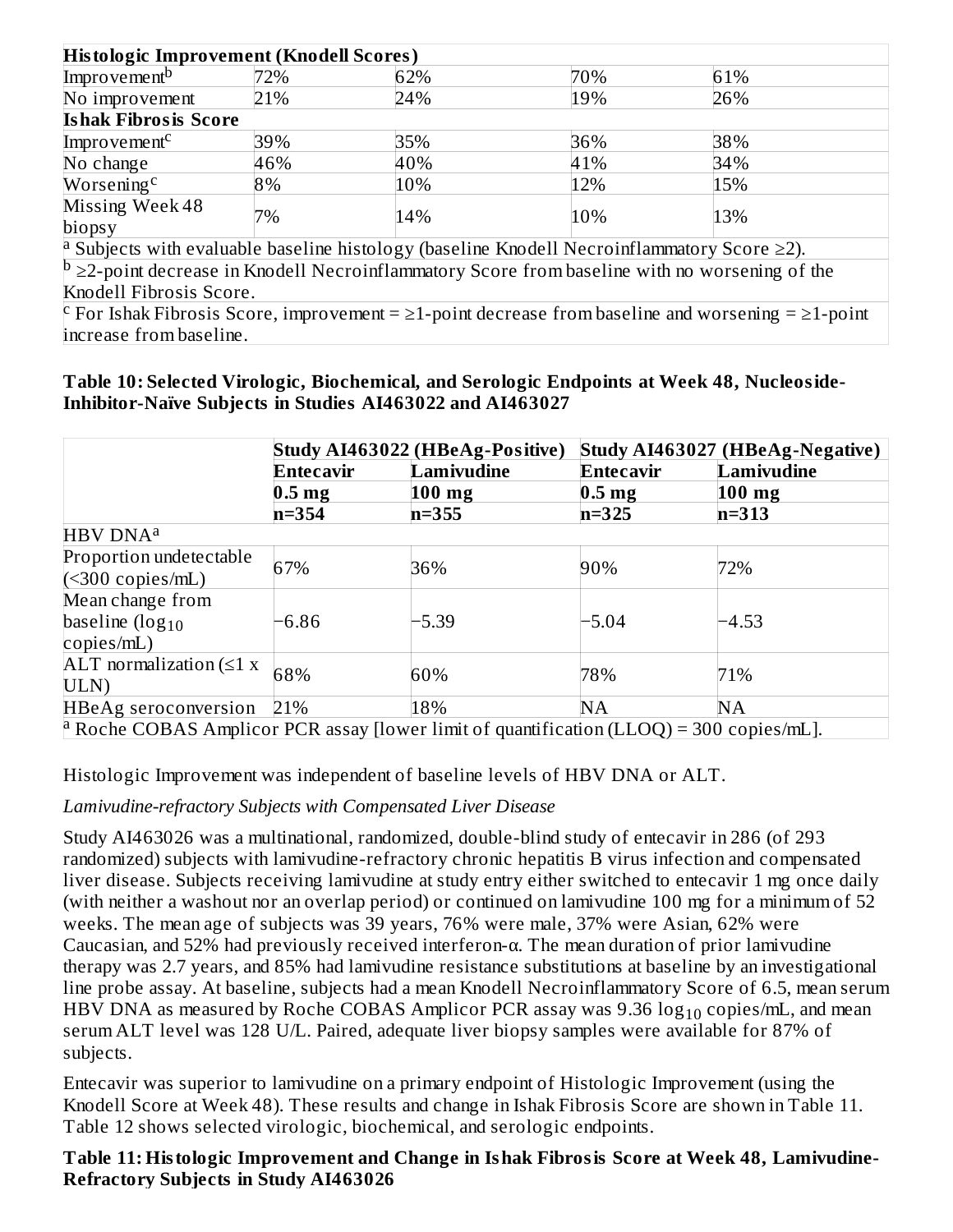|                                         | Entecavir | Lamivudine                                                                                                       |
|-----------------------------------------|-----------|------------------------------------------------------------------------------------------------------------------|
|                                         | 1 mg      | $100$ mg                                                                                                         |
|                                         | $n=124a$  | $n=116a$                                                                                                         |
| Histologic Improvement (Knodell Scores) |           |                                                                                                                  |
| Improvement <sup>b</sup>                | 55%       | 28%                                                                                                              |
| No improvement                          | 34%       | 57%                                                                                                              |
| <b>Ishak Fibrosis Score</b>             |           |                                                                                                                  |
| Improvement <sup>c</sup>                | 34%       | 16%                                                                                                              |
| No change                               | 44%       | 42%                                                                                                              |
| Worsening <sup>c</sup>                  | 11%       | 26%                                                                                                              |
| Missing Week 48 biopsy                  | 11%       | 16%                                                                                                              |
|                                         |           | <sup>a</sup> Subjects with evaluable baseline histology (baseline Knodell Necroinflammatory Score $\geq$ 2).     |
|                                         |           | $\mathbb{P}$ $\geq$ 2-point decrease in Knodell Necroinflammatory Score from baseline with no worsening of the   |
| Knodell Fibrosis Score.                 |           |                                                                                                                  |
|                                         |           | F For Ishak Fibrosis Score, improvement = $\geq 1$ -point decrease from baseline and worsening = $\geq 1$ -point |
| increase from baseline.                 |           |                                                                                                                  |

#### **Table 12: Selected Virologic, Biochemical, and Serologic Endpoints at Week 48, Lamivudine-Refractory Subjects in Study AI463026**

|                                                                     | Entecavir | Lamivudine |  |
|---------------------------------------------------------------------|-----------|------------|--|
|                                                                     | mg        | $100$ mg   |  |
|                                                                     | $n = 141$ | $n = 145$  |  |
| HBV DNA <sup>a</sup>                                                |           |            |  |
| Proportion undetectable (<300                                       | 19%       | 1%         |  |
| copies/mL)                                                          |           |            |  |
| Mean change from baseline $(log_{10}$                               | -5.11     | $-0.48$    |  |
| copies/mL)                                                          |           |            |  |
| ALT normalization $(\leq 1 \times ULN)$                             | 61%       | 15%        |  |
| <b>HBeAg</b> seroconversion                                         | 8%        | 3%         |  |
| <sup>a</sup> Roche COBAS Amplicor PCR assay (LLOQ = 300 copies/mL). |           |            |  |

Histologic Improvement was independent of baseline levels of HBV DNA or ALT.

#### *Subjects with Decompensated Liver Disease*

**Refractory Subjects in Study AI463026**

Study AI463048 was a randomized, open-label study of entecavir 1 mg once daily versus adefovir dipivoxil 10 mg once daily in 191 (of 195 randomized) adult subjects with HBeAg-positive or -negative chronic HBV infection and evidence of hepatic decompensation, defined as a Child-Turcotte-Pugh (CTP) score of 7 or higher. Subjects were either HBV-treatment-naïve or previously treated, predominantly with lamivudine or interferon-α.

In Study AI463048, 100 subjects were randomized to treatment with entecavir and 91 subjects to treatment with adefovir dipivoxil. Two subjects randomized to treatment with adefovir dipivoxil actually received treatment with entecavir for the duration of the study. The mean age of subjects was 52 years, 74% were male, 54% were Asian, 33% were Caucasian, and 5% were Black/African American. At baseline, subjects had a mean serum HBV DNA by PCR of 7.83  $\log_{10}$  copies/mL and mean ALT level of 100 U/L; 54% of subjects were HBeAg-positive; 35% had genotypic evidence of lamivudine resistance. The baseline mean CTP score was 8.6. Results for selected study endpoints at Week 48 are shown in Table 13.

#### **Table 13: Selected Endpoints at Week 48, Subjects with Decompensated Liver Dis eas e, Study**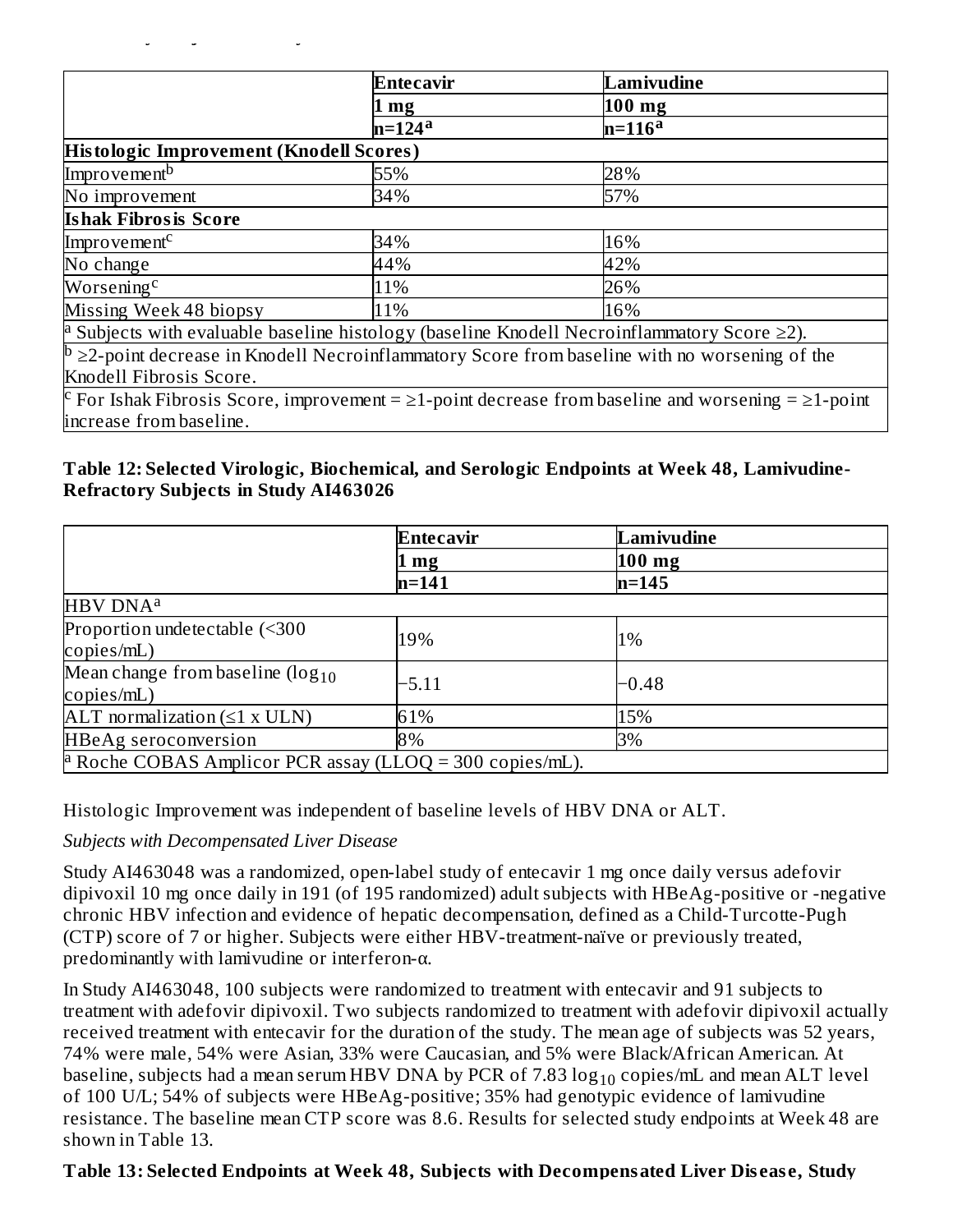|                                                                                                         | <b>Entecavir</b>  | <b>Adefovir Dipivoxil</b> |  |  |
|---------------------------------------------------------------------------------------------------------|-------------------|---------------------------|--|--|
|                                                                                                         | $1 \,\mathrm{mg}$ | 10 <sub>mg</sub>          |  |  |
|                                                                                                         | $n=100a$          | $n=91a$                   |  |  |
| HBV DNA <sup>b</sup>                                                                                    |                   |                           |  |  |
| Proportion undetectable (<300 copies/mL) 57%                                                            |                   | 20%                       |  |  |
| Stable or improved CTP score <sup>c</sup>                                                               | 61%               | 67%                       |  |  |
| HBsAg loss                                                                                              | 5%                |                           |  |  |
| Normalization of ALT $(\leq 1 \times ULN)^d$                                                            | 49/78 (63%)       | 33/71 (46%)               |  |  |
| $\alpha$ Endpoints were analyzed using intention-to-treat (ITT) method, treated subjects as randomized. |                   |                           |  |  |
| <sup>b</sup> Roche COBAS Amplicor PCR assay (LLOQ = 300 copies/mL).                                     |                   |                           |  |  |
| $\epsilon$ Defined as decrease or no change from baseline in CTP score.                                 |                   |                           |  |  |
| <sup>d</sup> Denominator is subjects with abnormal values at baseline.                                  |                   |                           |  |  |
| ULN=upper limit of normal.                                                                              |                   |                           |  |  |

## *Subjects Co-infected with HIV and HBV*

Study AI463038 was a randomized, double-blind, placebo-controlled study of entecavir versus placebo in 68 subjects co-infected with HIV and HBV who experienced recurrence of HBV viremia while receiving a lamivudine-containing highly active antiretroviral (HAART) regimen. Subjects continued their lamivudine-containing HAART regimen (lamivudine dose 300 mg/day) and were assigned to add either entecavir 1 mg once daily (51 subjects) or placebo (17 subjects) for 24 weeks followed by an open-label phase for an additional 24 weeks where all subjects received entecavir. At baseline, subjects had a mean serum HBV DNA level by PCR of  $9.13 \log_{10}$  copies/mL. Ninety-nine percent of subjects were HBeAg-positive at baseline, with a mean baseline ALT level of 71.5 U/L. Median HIV RNA level remained stable at approximately 2  $\log_{10}$  copies/mL through 24 weeks of blinded therapy. Virologic and biochemical endpoints at Week 24 are shown in Table 14. There are no data in patients with HIV/HBV co-infection who have not received prior lamivudine therapy. Entecavir has not been evaluated in HIV/HBV co-infected patients who were not simultaneously receiving effective HIV treatment *[see Warnings and Precautions (5.2)]*.

|                                                                                                     | <b>Entecavir</b>          | <b>Placebo<sup>a</sup></b> |  |
|-----------------------------------------------------------------------------------------------------|---------------------------|----------------------------|--|
|                                                                                                     | $1 \text{ mg}^{\text{a}}$ |                            |  |
|                                                                                                     | $n=51$                    | $n=17$                     |  |
| HBV DNA <sup>b</sup>                                                                                |                           |                            |  |
| Proportion undetectable (<300                                                                       | 6%                        |                            |  |
| copies/mL)                                                                                          |                           |                            |  |
| Mean change from baseline $(log_{10}$                                                               |                           |                            |  |
| copies/mL)                                                                                          | -3.65                     | $+0.11$                    |  |
| ALT normalization $(\leq 1 \times ULN)$                                                             | 34%c                      | $8\%$ <sup>c</sup>         |  |
| <sup>a</sup> All subjects also received a lamivudine-containing HAART regimen.                      |                           |                            |  |
| <sup>b</sup> Roche COBAS Amplicor PCR assay (LLOQ = 300 copies/mL).                                 |                           |                            |  |
| F Percentage of subjects with abnormal ALT ( $>1$ x ULN) at baseline who achieved ALT normalization |                           |                            |  |
| $(n=35$ for entecavir and $n=12$ for placebo).                                                      |                           |                            |  |

## **Table 14: Virologic and Biochemical Endpoints at Week 24, Study AI463038**

For subjects originally assigned to entecavir, at the end of the open-label phase (Week 48), 8% of subjects had HBV DNA <300 copies/mL by PCR, the mean change from baseline HBV DNA by PCR was −4.20  $\log_{10}$  copies/mL, and 37% of subjects with abnormal ALT at baseline had ALT normalization  $(≤1 x ULN).$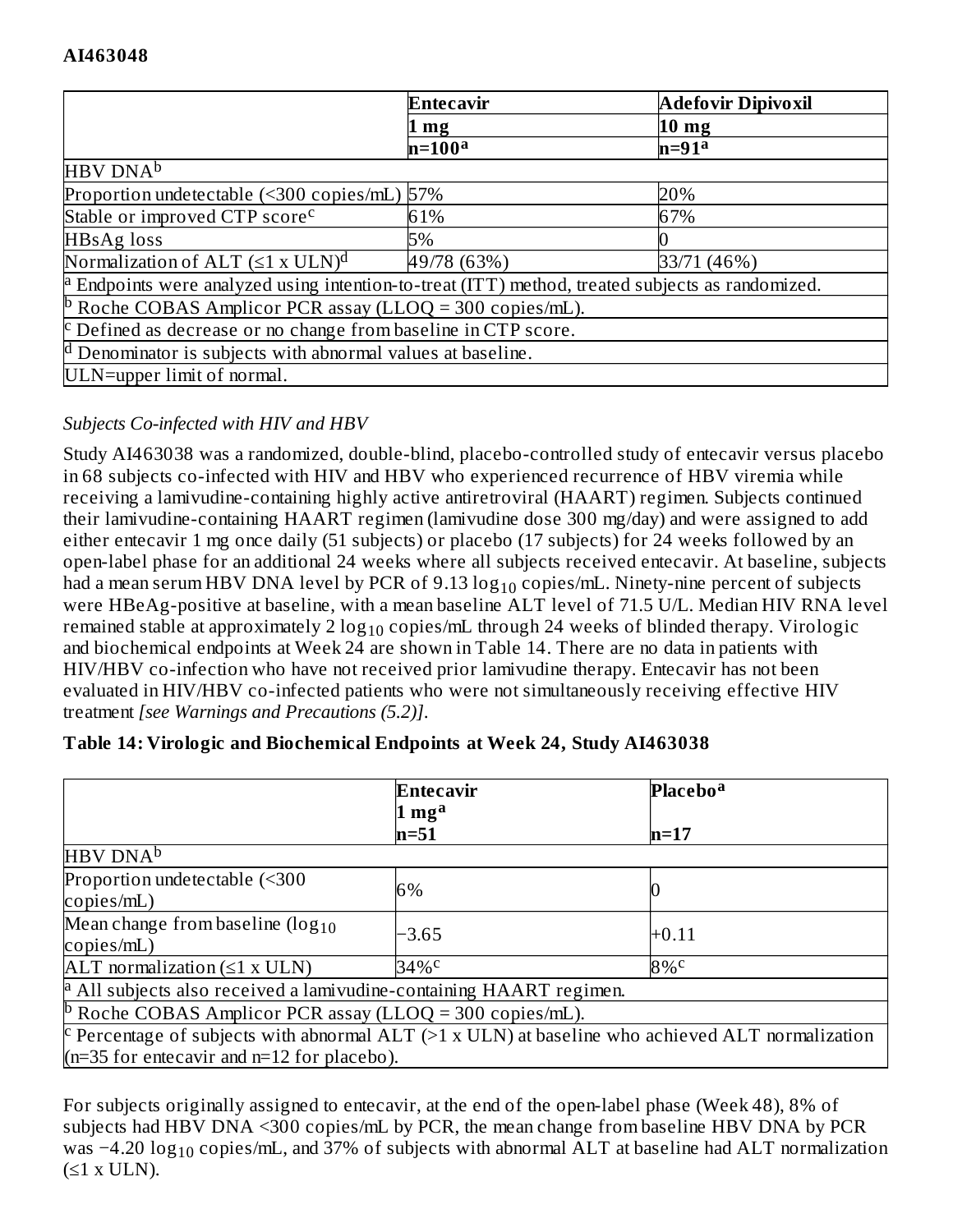## Beyond 48 Weeks

The optimal duration of therapy with entecavir is unknown. According to protocol-mandated criteria in the Phase 3 clinical trials, subjects discontinued entecavir or lamivudine treatment after 52 weeks according to a definition of response based on HBV virologic suppression (<0.7 MEq/mL by bDNA assay) and loss of HBeAg (in HBeAg-positive subjects) or  $ALT \le 1.25$  x ULN (in HBeAg-negative subjects) at Week 48. Subjects who achieved virologic suppression but did not have serologic response (HBeAg-positive) or did not achieve ALT <1.25 x ULN (HBeAg-negative) continued blinded dosing through 96 weeks or until the response criteria were met. These protocol-specified subject management guidelines are not intended as guidance for clinical practice.

#### *Nucleoside-inhibitor-naïve Subjects*

Among nucleoside-inhibitor-naïve, HBeAg-positive subjects (Study AI463022), 243 (69%) entecavirtreated subjects and 164 (46%) lamivudine-treated subjects continued blinded treatment for up to 96 weeks. Of those continuing blinded treatment in Year 2, 180 (74%) entecavir subjects and 60 (37%) lamivudine subjects achieved HBV DNA <300 copies/mL by PCR at the end of dosing (up to 96 weeks). 193 (79%) entecavir subjects achieved  $ALT \le 1$  x ULN compared to 112 (68%) lamivudine subjects, and HBeAg seroconversion occurred in 26 (11%) entecavir subjects and 20 (12%) lamivudine subjects.

Among nucleoside-inhibitor-naïve, HBeAg-positive subjects, 74 (21%) entecavir subjects and 67 (19%) lamivudine subjects met the definition of response at Week 48, discontinued study drugs, and were followed off treatment for 24 weeks. Among entecavir responders, 26 (35%) subjects had HBV DNA  $\leq$ 300 copies/mL, 55 (74%) subjects had ALT  $\leq$ 1 x ULN, and 56 (76%) subjects sustained HBeAg seroconversion at the end of follow-up. Among lamivudine responders, 20 (30%) subjects had HBV DNA <300 copies/mL, 41 (61%) subjects had ALT  $\leq$ 1 x ULN, and 47 (70%) subjects sustained HBeAg seroconversion at the end of follow-up.

Among nucleoside-inhibitor-naïve, HBeAg-negative subjects (Study AI463027), 26 (8%) entecavirtreated subjects and 28 (9%) lamivudine-treated subjects continued blinded treatment for up to 96 weeks. In this small cohort continuing treatment in Year 2, 22 entecavir and 16 lamivudine subjects had HBV DNA <300 copies/mL by PCR, and 7 and 6 subjects, respectively, had  $ALT \leq 1$  x ULN at the end of dosing (up to 96 weeks).

Among nucleoside-inhibitor-naïve, HBeAg-negative subjects, 275 (85%) entecavir subjects and 245 (78%) lamivudine subjects met the definition of response at Week 48, discontinued study drugs, and were followed off treatment for 24 weeks. In this cohort, very few subjects in each treatment arm had HBV DNA <300 copies/mL by PCR at the end of follow-up. At the end of follow-up, 126 (46%) entecavir subjects and 84 (34%) lamivudine subjects had  $ALT \leq 1$  x ULN.

## *Lamivudine-refractory Subjects*

Among lamivudine-refractory subjects (Study AI463026), 77 (55%) entecavir-treated subjects and 3 (2%) lamivudine subjects continued blinded treatment for up to 96 weeks. In this cohort of entecavir subjects, 31 (40%) subjects achieved HBV DNA <300 copies/mL, 62 (81%) subjects had ALT  $\leq$ 1 x ULN, and 8 (10%) subjects demonstrated HBeAg seroconversion at the end of dosing.

# **14.2 Outcomes in Pediatric Subjects**

The pharmacokinetics, safety and antiviral activity of entecavir in pediatric subjects were initially assessed in Study AI463028. Twenty-four treatment-naïve and 19 lamivudine-experienced HBeAgpositive pediatric subjects 2 to less than 18 years of age with compensated chronic hepatitis B virus infection and elevated ALT were treated with entecavir 0.015 mg/kg (up to 0.5 mg) or 0.03 mg/kg (up to 1 mg) once daily. Fifty-eight percent (14/24) of treatment-naïve subjects and 47% (9/19) of lamivudineexperienced subjects achieved HBV DNA <50 IU/mL at Week 48 and ALT normalized in 83% (20/24) of treatment-naïve and 95% (18/19) of lamivudine-experienced subjects.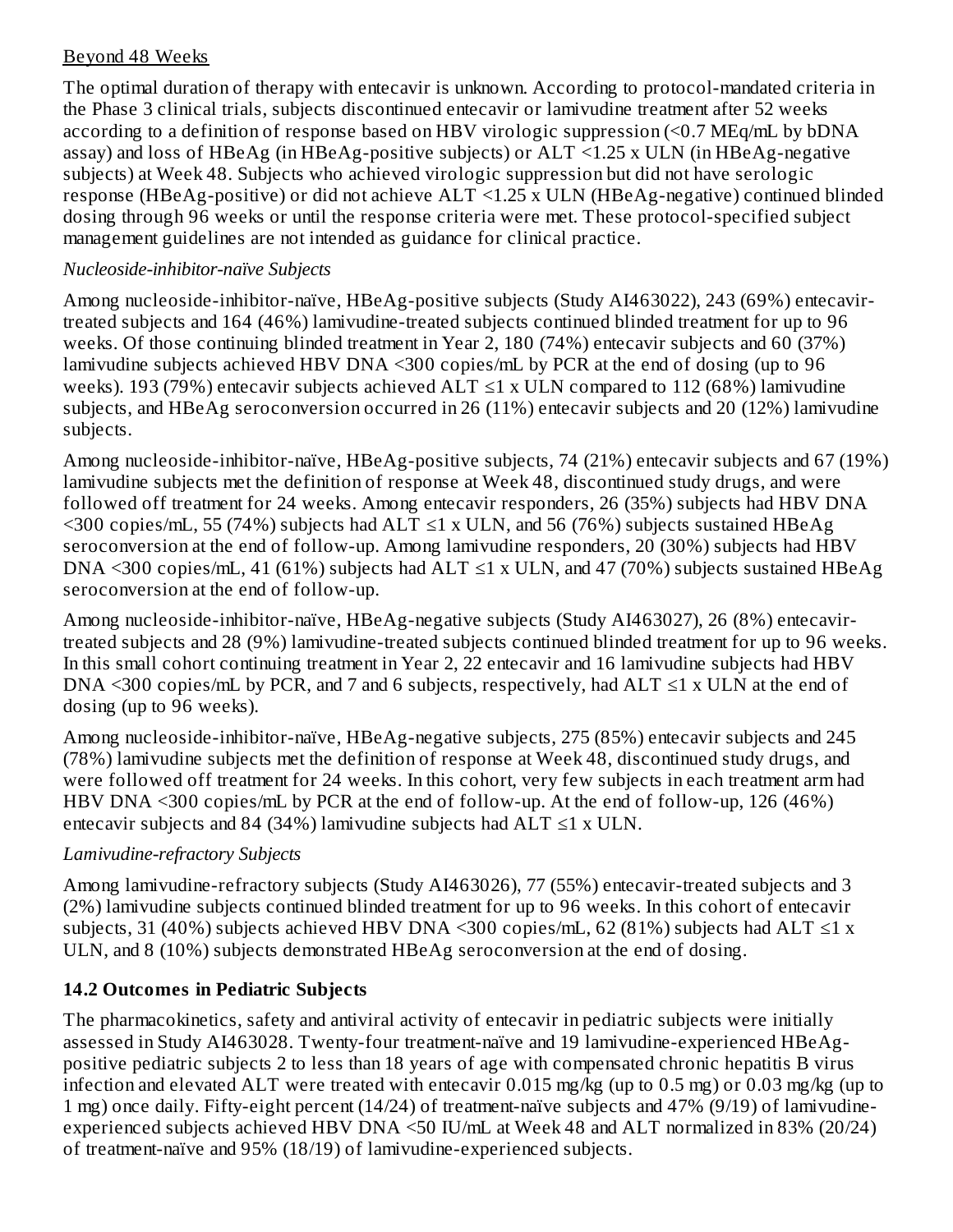Safety and antiviral efficacy were confirmed in Study AI463189, a study of entecavir among 180 nucleoside-inhibitor-treatment-naïve pediatric subjects 2 to less than 18 years of age with HBeAgpositive chronic hepatitis B infection, compensated liver disease, and elevated ALT. Subjects were randomized 2:1 to receive blinded treatment with entecavir 0.015 mg/kg up to 0.5 mg/day (N=120) or placebo (N=60). The randomization was stratified by age group (2 to 6 years;  $>$  6 to 12 years; and  $>$  12 to < 18 years). Baseline demographics and HBV disease characteristics were comparable between the 2 treatment arms and across age cohorts. At study entry, the mean HBV DNA was  $8.1\log_{10}$  IU/mL and mean ALT was 103 U/L. The primary efficacy endpoint was a composite of HBeAg seroconversion and serum HBV DNA < 50 IU/mL at Week 48 assessed in the first 123 subjects reaching 48 weeks of blinded treatment. Twenty-four percent (20/82) of subjects in the entecavir-treated group and 2% (1/41) of subjects in the placebo-treated group met the primary endpoint. Forty-six percent (38/82) of entecavir-treated subjects and 2% (1/41) of placebo-treated subjects achieved HBV DNA < 50 IU/mL at Week 48. ALT normalization occurred in 67% (55/82) of entecavir-treated subjects and 22% (9/41) of placebo-treated subjects; 24% (20/82) of entecavir-treated subjects and 12% (5/41) of placebo-treated subjects had HBeAg seroconversion.

## **16 HOW SUPPLIED/STORAGE AND HANDLING**

Entecavir tablets, USP **0.5 mg,** are supplied as white to off-white, oval, film-coated, biconvex bevel edged, unscored tablet, debossed with "AN" on one side and "446" on the other side.

They are available as follows:

| Bottles of 30: | NDC 65162-446-03 |
|----------------|------------------|
| Bottles of 90: | NDC 65162-446-09 |

Entecavir tablets, USP **1 mg,** are supplied as pink, oval, film-coated, biconvex bevel edged, unscored tablet, debossed with "AN" on one side and "449" on the other side.

They are available as follows:

Bottles of 30: NDC 65162-449-03

**Storage** 

Entecavir tablets, USP should be stored in a tightly closed container at 20° to 25°C (68° to 77°F); excursions permitted between 15° to 30°C (59° to 86°F) [see USP Controlled Room Temperature]. Protect from light.

# **17 PATIENT COUNSELING INFORMATION**

See FDA-approved patient labeling (Patient Information).

## Severe Acute Exacerbation of Hepatitis after Discontinuation of Treatment

Inform patients that discontinuation of anti-hepatitis B therapy, including entecavir, may result in severe acute exacerbations of hepatitis B. Advise the patient to not discontinue entecavir without first informing their healthcare provider *[see Warnings and Precautions (5.1)]*.

Risk of Development of HIV-1 Resistance in Patients with HIV-1 Coinfection

Inform patients that if they have or develop HIV infection and are not receiving effective HIV treatment, entecavir may increase the risk of development of resistance to HIV medication *[see Warnings and Precautions (5.2)]*.

Lactic Acidosis and Severe Hepatomegaly

Lactic acidosis and severe hepatomegaly with steatosis, including fatal cases, have been reported with use of drugs similar to entecavir. Advise patients to contact their healthcare provider immediately and stop entecavir if they develop clinical symptoms suggestive of lactic acidosis or pronounced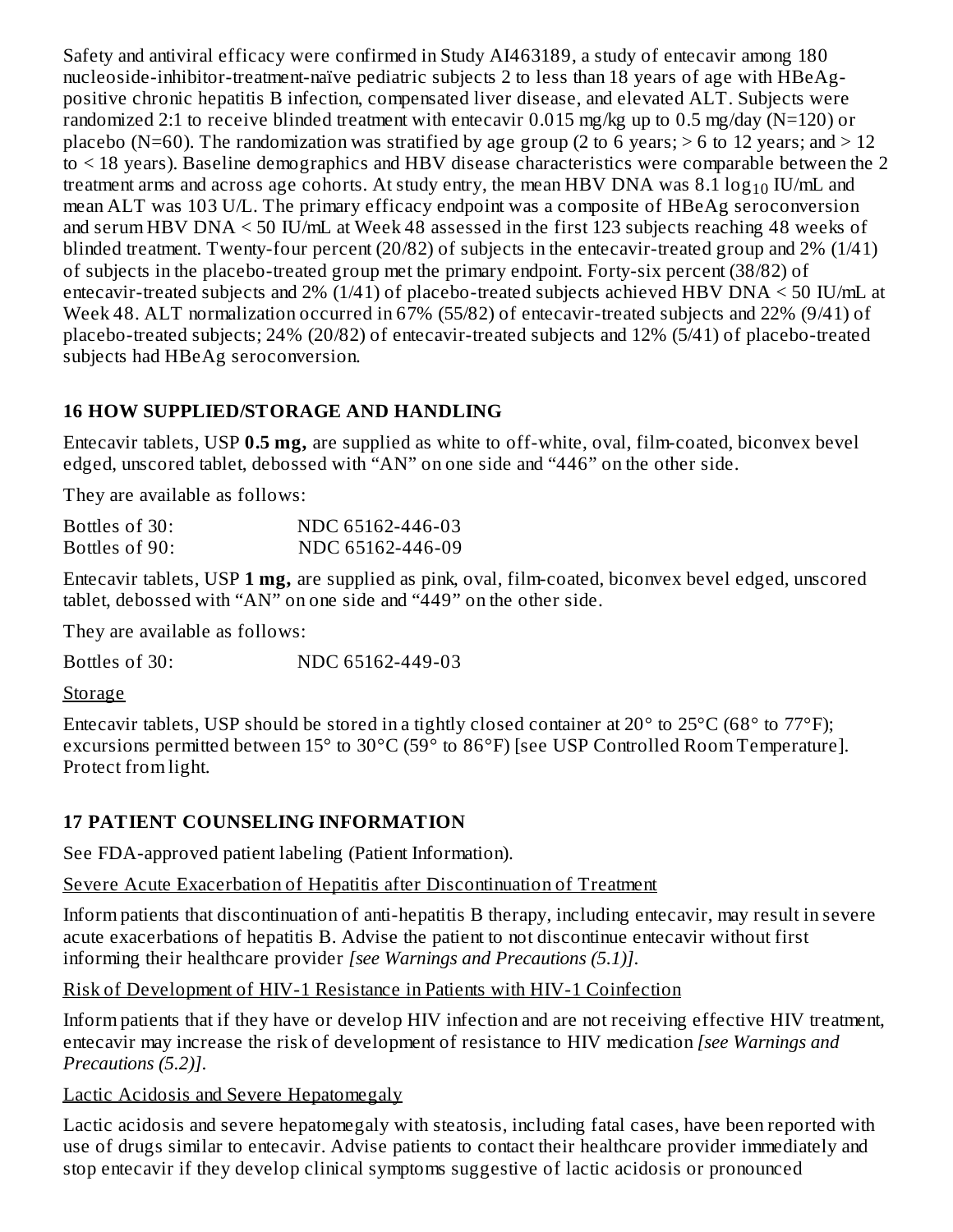hepatotoxicity *[see Warnings and Precautions (5.3)]*.

## Missed Dosage

Inform patients that it is important to take entecavir on a regular dosing schedule on an empty stomach (at least 2 hours after a meal and 2 hours before the next meal) and to avoid missing doses as it can result in development of resistance *[see Dosage and Administration (2.1)]*.

## Treatment Duration

Advise patients that in the treatment of chronic hepatitis B, the optimal duration of treatment is unknown. The relationship between response and long-term prevention of outcomes such as hepatocellular carcinoma is not known.

#### Instructions for Use

Inform patients using the oral solution to hold the dosing spoon in a vertical position and fill it gradually to the mark corresponding to the prescribed dose. Rinsing of the dosing spoon with water is recommended after each daily dose. Some patients may find it difficult to accurately measure the prescribed dose using the provided dosing spoon; therefore, patients/caregivers should refer to the steps in the Patient Information section that demonstrate the correct technique of using the provided dosing spoon to measure the prescribed entecavir dose.

## Pregnancy Registry

Advise patients that there is a pregnancy exposure registry that monitors pregnancy outcomes in women exposed to entecavir during pregnancy *[see Use in Specific Populations (8.1)]*.

Distributed by:

## **Amneal Pharmaceuticals LLC**

Bridgewater, NJ 08807

Rev. 11-2019-06

## **Patient Information**

## **Entecavir (en-TEK-a-vir) Tablets**

Read this Patient Information before you start taking entecavir tablets and each time you get a refill. There may be new information. This information does not take the place of talking with your healthcare provider about your medical condition or treatment.

## **What is the most important information I should know about Entecavir Tablets?**

**1. Your hepatitis B virus (HBV) infection may get wors e if you stop taking entecavir tablets.** This usually happens within 6 months after stopping entecavir tablets.

- Take entecavir tablets exactly as prescribed.
- Do not run out of entecavir tablets.
- Do not stop entecavir tablets without talking to your healthcare provider.
- Your healthcare provider should monitor your health and do regular blood tests to check your liver if you stop taking entecavir tablets.

**2. If you have or get HIV that is not being treated with medicines while taking entecavir tablets, the HIV virus may develop resistance to certain HIV medicines and become harder to treat.** You should get an HIV test before you start taking entecavir tablets and anytime after that when there is a chance you were exposed to HIV.

## **Entecavir tablets can caus e s erious side effects including:**

**3. Lactic acidosis (buildup of acid in the blood). Some people who have taken entecavir tablets or**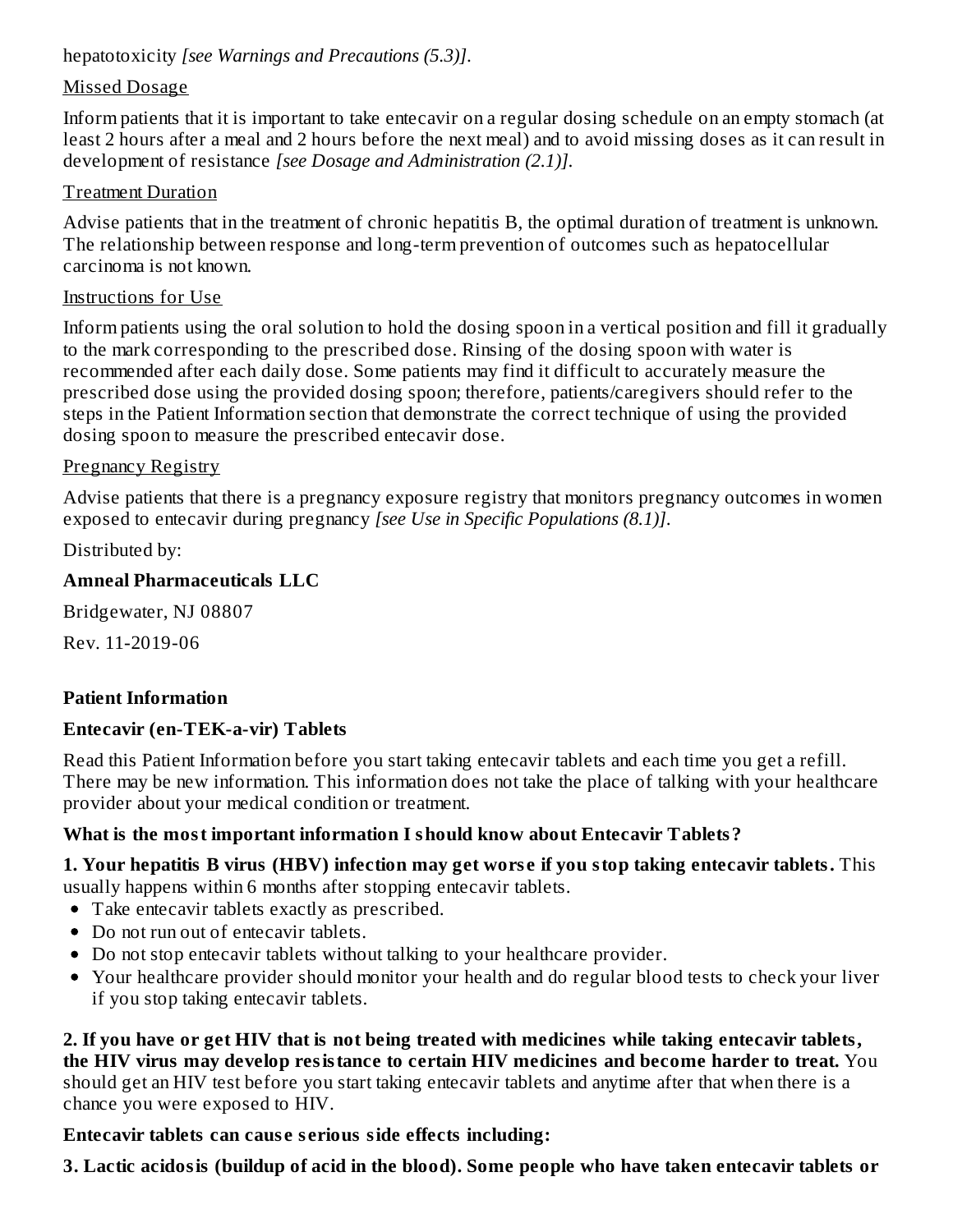## **medicines like entecavir (a nucleoside analogue) have developed a s erious condition called lactic**

**acidosis.** Lactic acidosis is a serious medical emergency that can cause death. Lactic acidosis must be treated in the hospital. Reports of lactic acidosis with entecavir tablets generally involved patients who were seriously ill due to their liver disease or other medical condition.

#### **Call your healthcare provider right away if you get any of the following signs or symptoms of lactic acidosis:**

- You feel very weak or tired.
- You have unusual (not normal) muscle pain.
- You have trouble breathing.
- You have stomach pain with nausea and vomiting.
- You feel cold, especially in your arms and legs.
- You feel dizzy or light-headed.
- You have a fast or irregular heartbeat.

**4. Serious liver problems. Some people who have taken medicines like entecavir tablets have developed s erious liver problems called hepatotoxicity, with liver enlargement (hepatomegaly) and fat in the liver (steatosis). Hepatomegaly with steatosis is a s erious medical emergency that can caus e death.**

#### Call your healthcare provider right away if you get any of the following signs or symptoms of liver **problems:**

- Your skin or the white part of your eyes turns yellow (jaundice).
- Your urine turns dark.
- Your bowel movements (stools) turn light in color.
- You don't feel like eating food for several days or longer.
- You feel sick to your stomach (nausea).
- You have lower stomach pain.

You may be more likely to get lactic acidosis or serious liver problems if you are female, very overweight, or have been taking nucleoside analogue medicines, like entecavir tablets, for a long time.

## **What are Entecavir Tablets?**

Entecavir tablets are a prescription medicine used to treat chronic hepatitis B virus (HBV) in adults and children 2 years of age and older who have active liver disease.

- Entecavir tablets will not cure HBV.
- Entecavir tablets may lower the amount of HBV in the body.
- Entecavir tablets may lower the ability of HBV to multiply and infect new liver cells.
- Entecavir tablets may improve the condition of your liver.
- It is not known whether entecavir tablets will reduce your chances of getting liver cancer or liver damage (cirrhosis), which may be caused by chronic HBV infection.
- It is not known if entecavir tablets are safe and effective for use in children less than 2 years of age.

## **What should I tell my healthcare provider before taking Entecavir Tablets?**

Before you take entecavir tablets, tell your healthcare provider if you:

- have kidney problems. Your entecavir tablets dose or schedule may need to be changed.
- have received medicine for HBV before. Some people, especially those who have already been treated with certain other medicines for HBV infection, may develop resistance to entecavir tablets. These people may have less benefit from treatment with entecavir tablets and may have worsening of hepatitis after resistant virus appears. Your healthcare provider will test the level of the hepatitis B virus in your blood regularly.
- have any other medical conditions.
- are pregnant or plan to become pregnant. It is not known if entecavir tablets will harm your unborn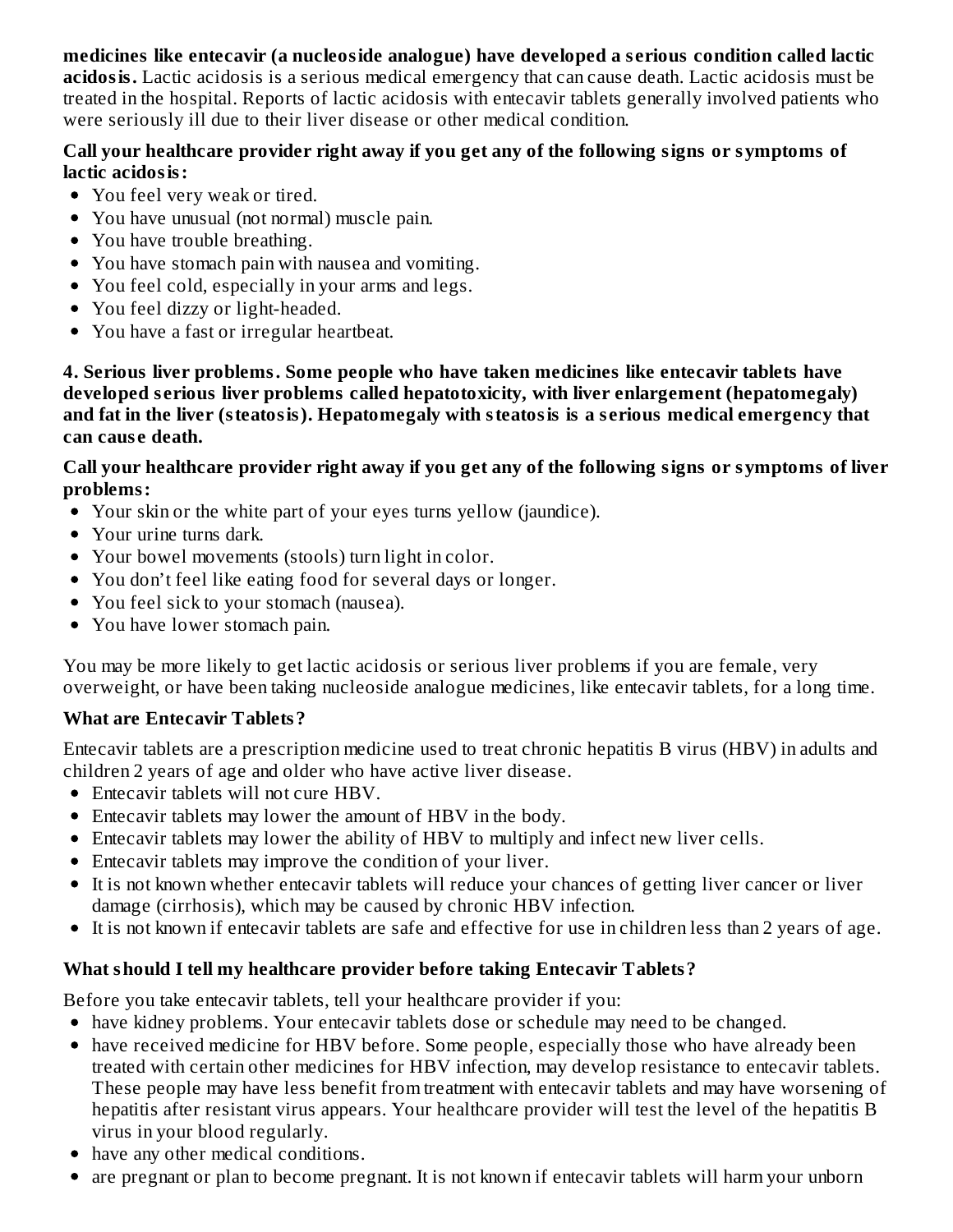baby. Talk to your healthcare provider if you are pregnant or plan to become pregnant.

**Antiretroviral Pregnancy Registry.** If you take entecavir tablets while you are pregnant, talk to your healthcare provider about how you can take part in the entecavir tablets Antiretroviral Pregnancy Registry. The purpose of the pregnancy registry is to collect information about the health of you and your baby.

are breastfeeding or plan to breastfeed. It is not known if entecavir can pass into your breast milk. You and your healthcare provider should decide if you will take entecavir tablets or breastfeed.

**Tell your healthcare provider about all the medicines you take,** including prescription and over-thecounter medicines, vitamins, and herbal supplements. Especially tell your healthcare provider if you have taken a medicine to treat HBV in the past.

Know the medicines you take. Keep a list of your medicines with you to show your healthcare provider and pharmacist when you get a new medicine.

## **How should I take Entecavir Tablets?**

- Take entecavir tablets exactly as your healthcare provider tells you to.
- Your healthcare provider will tell you how much entecavir tablets to take.
- Your healthcare provider will tell you when and how often to take entecavir tablets.
- **Take entecavir tablets on an empty stomach,** at least 2 hours after a meal and at least 2 hours before the next meal.
- **Do not change your dos e or stop taking entecavir tablets without talking to your healthcare provider.**
- **If you miss a dos e of entecavir tablets,** take it as soon as you remember and then take your next dose at its regular time. If it is almost time for your next dose, skip the missed dose. Do not take two doses at the same time. Call your healthcare provider or pharmacist if you are not sure what to do.
- When your supply of entecavir tablets starts to run low, call your healthcare provider or pharmacy for a refill. **Do not run out of entecavir tablets.**
- **If you take too much entecavir tablets,** call your healthcare provider or go to the nearest emergency room right away.

## **What are the possible side effects of Entecavir Tablets?**

#### **Entecavir tablets may caus e s erious side effects.** See **"What is the most important information I should know about Entecavir Tablets?"**

#### **The most common side effects of entecavir tablets include:**

- headache
- tiredness
- dizziness
- nausea

Tell your healthcare provider if you have any side effect that bothers you or that does not go away.

These are not all the possible side effects of entecavir. For more information, ask your healthcare provider or pharmacist.

Call your doctor for medical advice about side effects. You may report side effects to the FDA at 1- 800-FDA-1088.

## **How should I store Entecavir Tablets?**

- Store entecavir tablets at room temperature, between  $68^{\circ}$  F to  $77^{\circ}$  F (20 $^{\circ}$  C to 25 $^{\circ}$  C).
- Keep entecavir tablets in a tightly closed container. Protect from light.
- Safely throw away entecavir tablets that are out of date or no longer needed. Dispose of unused medicines through community take-back disposal programs when available or place entecavir tablets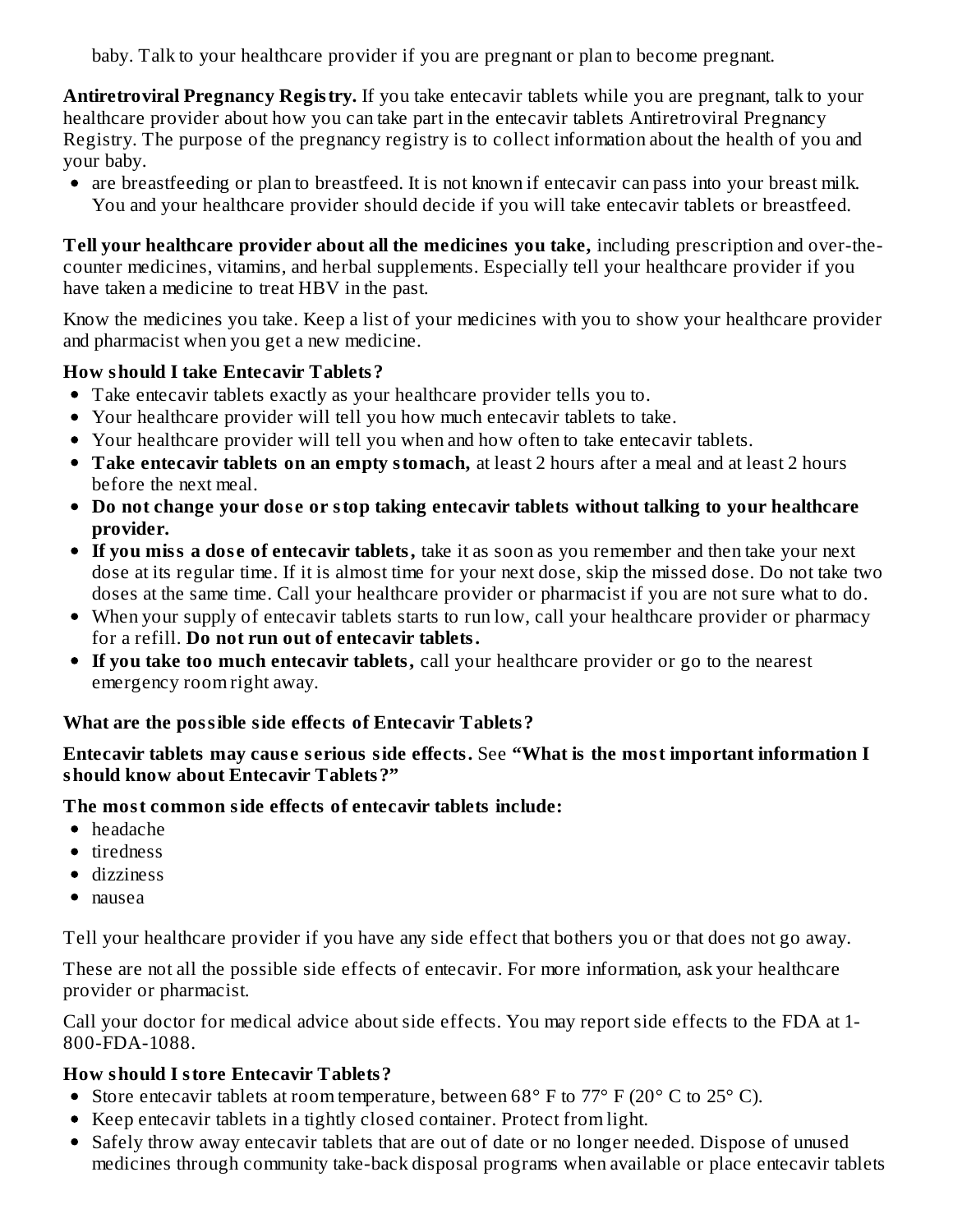in an unrecognizable closed container in the household trash.

#### **Keep entecavir tablets and all medicines out of the reach of children.**

#### **General information about the safe and effective us e of entecavir tablets**

Entecavir tablets do not stop you from spreading the hepatitis B virus (HBV) to others by sex, sharing needles, or being exposed to your blood. Talk with your healthcare provider about safe sexual practices that protect your partner. Never share needles. Do not share personal items that can have blood or body fluids on them, like toothbrushes or razor blades. A shot (vaccine) is available to protect people at risk from becoming infected with HBV.

Medicines are sometimes prescribed for purposes other than those listed in a Patient Information leaflet. Do not use entecavir tablets for a condition for which it was not prescribed. Do not give entecavir tablets to other people, even if they have the same symptoms you have. It may harm them.

This Patient Information leaflet summarizes the most important information about entecavir tablets. If you would like more information, talk with your healthcare provider. You can ask your healthcare provider or pharmacist for information about entecavir tablets that is written for health professionals.

For more information, go to *www.amneal.com* or call 1-877-835-5472.

## **What are the ingredients in Entecavir Tablets?**

Active ingredient: entecavir

Inactive ingredients in entecavir tablets: crospovidone, lactose monohydrate, magnesium stearate, microcrystalline cellulose and povidone.

Tablet film-coat: hypromellose, iron oxide red (in 1 mg tablet only), polyethylene glycol 8000, and titanium dioxide.

This Patient Information has been approved by the U.S. Food and Drug Administration.

Distributed by:

## **Amneal Pharmaceuticals LLC**

Bridgewater, NJ 08807

Rev. 12-2017-02

## **PACKAGE LABEL.PRINCIPAL DISPLAY PANEL**

**NDC 65162-446-03**

**Entecavir Tablets USP, 0.5 mg**

**Rx only**

**30 Tablets**

**Amneal Pharmaceuticals LLC**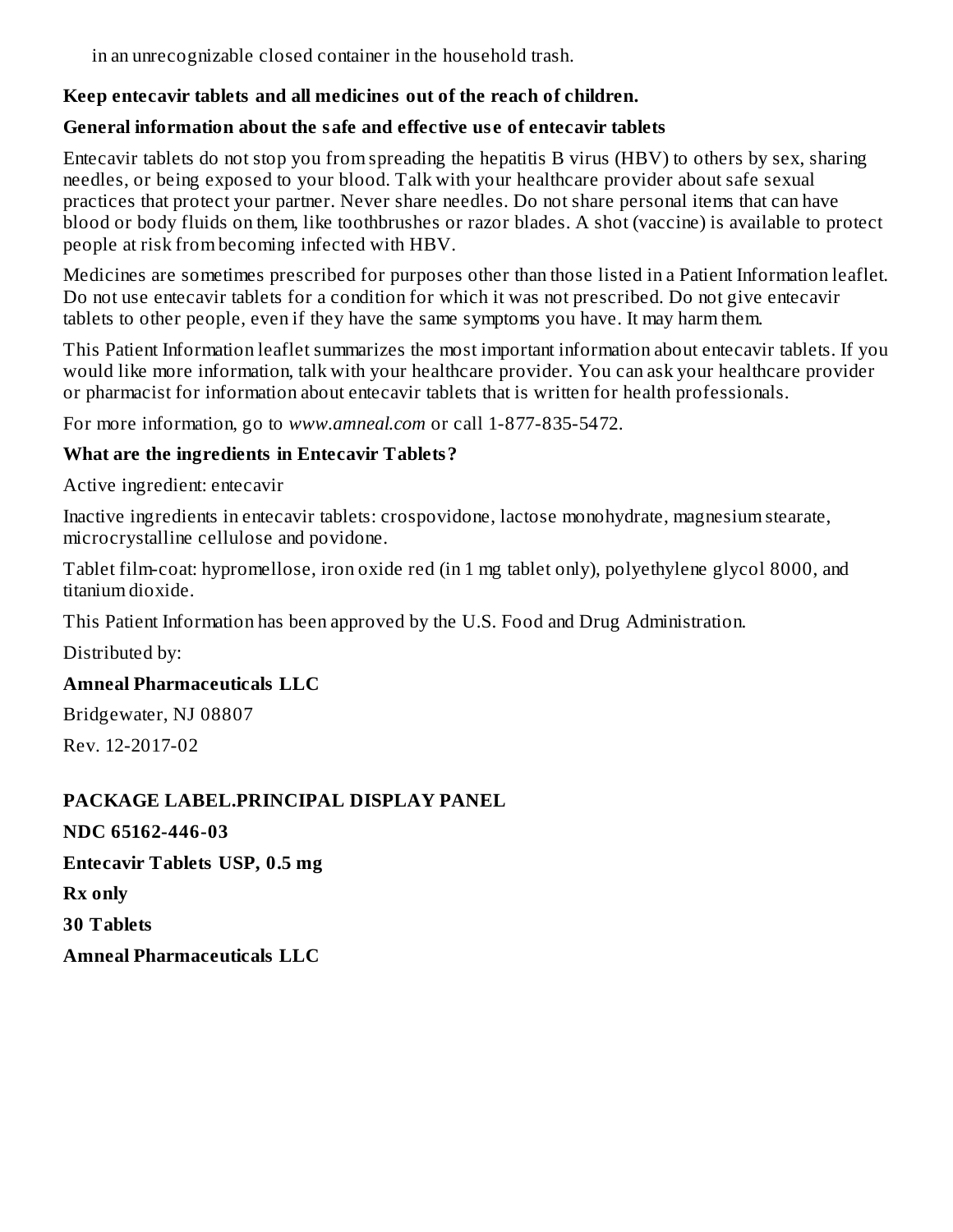

**NDC 65162-449-03**

**Entecavir Tablets USP, 1 mg**

**Rx only**

**30 Tablets**

**Amneal Pharmaceuticals LLC**



## **ENTECAVIR**

entecavir tablet, film coated

| <b>Product Information</b>                                            |                                               |  |                          |               |          |
|-----------------------------------------------------------------------|-----------------------------------------------|--|--------------------------|---------------|----------|
| <b>Product Type</b>                                                   | HUMAN PRESCRIPTION DRUG<br>Item Code (Source) |  |                          | NDC:65162-446 |          |
| <b>Route of Administration</b>                                        | ORAL                                          |  |                          |               |          |
|                                                                       |                                               |  |                          |               |          |
|                                                                       |                                               |  |                          |               |          |
| <b>Active Ingredient/Active Moiety</b>                                |                                               |  |                          |               |          |
|                                                                       | <b>Ingredient Name</b>                        |  | <b>Basis of Strength</b> |               | Strength |
| ENTECAVIR (UNII: 5968 Y6H45M) (ENTECAVIR ANHYDROUS - UNII:NNU2O4609D) |                                               |  | <b>ENTECAVIR</b>         |               | $0.5$ mg |
|                                                                       |                                               |  |                          |               |          |
|                                                                       |                                               |  |                          |               |          |
| <b>Inactive Ingredients</b>                                           |                                               |  |                          |               |          |
|                                                                       | <b>Ingredient Name</b>                        |  |                          |               | Strength |
| CROSPOVIDONE (12 MPA.S AT 5%) (UNII: 40 UAA97IT9)                     |                                               |  |                          |               |          |
| LACTOSE MONOHYDRATE (UNII: EWQ57Q8I5X)                                |                                               |  |                          |               |          |
| MAGNESIUM STEARATE (UNII: 70097M6I30)                                 |                                               |  |                          |               |          |
| CELLULOSE, MICRO CRYSTALLINE (UNII: OP1R32D61U)                       |                                               |  |                          |               |          |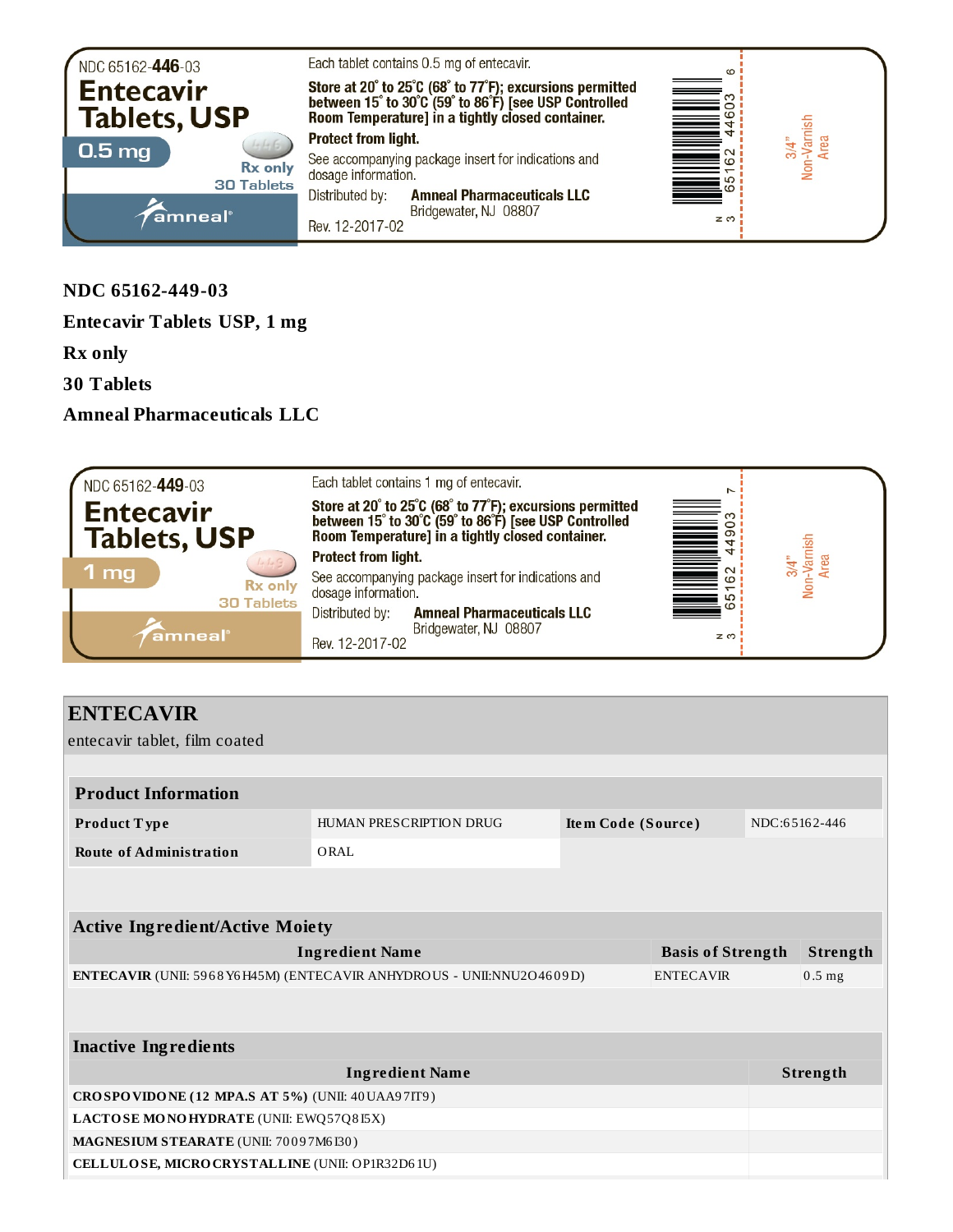|                                                   | PO VIDO NE (UNII: FZ989GH94E) |                                                                                                 |                             |                          |                    |                           |
|---------------------------------------------------|-------------------------------|-------------------------------------------------------------------------------------------------|-----------------------------|--------------------------|--------------------|---------------------------|
| HYPROMELLOSES (UNII: 3NXW29V3WO)                  |                               |                                                                                                 |                             |                          |                    |                           |
| POLYETHYLENE GLYCOL 8000 (UNII: Q662QK8M3B)       |                               |                                                                                                 |                             |                          |                    |                           |
| TITANIUM DIO XIDE (UNII: 15FIX9V2JP)              |                               |                                                                                                 |                             |                          |                    |                           |
|                                                   |                               |                                                                                                 |                             |                          |                    |                           |
| <b>Product Characteristics</b>                    |                               |                                                                                                 |                             |                          |                    |                           |
| Color                                             | WHITE (white to off-white)    |                                                                                                 | <b>Score</b>                |                          | no score           |                           |
| <b>Shape</b>                                      | OVAL                          |                                                                                                 | <b>Size</b>                 |                          | $10 \,\mathrm{mm}$ |                           |
| Flavor                                            |                               |                                                                                                 | <b>Imprint Code</b>         |                          | AN;446             |                           |
| <b>Contains</b>                                   |                               |                                                                                                 |                             |                          |                    |                           |
|                                                   |                               |                                                                                                 |                             |                          |                    |                           |
|                                                   |                               |                                                                                                 |                             |                          |                    |                           |
| <b>Packaging</b>                                  |                               |                                                                                                 |                             |                          |                    |                           |
| <b>Item Code</b><br>#                             |                               | <b>Package Description</b>                                                                      | <b>Marketing Start Date</b> |                          |                    | <b>Marketing End Date</b> |
| 1 NDC:65162-446-03                                |                               | 30 in 1 BOTTLE; Type 0: Not a Combination Product                                               | 11/28/2014                  |                          |                    |                           |
|                                                   |                               |                                                                                                 |                             |                          |                    |                           |
|                                                   |                               |                                                                                                 |                             |                          |                    |                           |
| <b>Marketing Information</b>                      |                               |                                                                                                 |                             |                          |                    |                           |
| <b>Marketing Category</b>                         |                               |                                                                                                 |                             |                          |                    |                           |
| <b>ANDA</b>                                       | ANDA206652                    | <b>Application Number or Monograph Citation</b>                                                 | <b>Marketing Start Date</b> |                          |                    | <b>Marketing End Date</b> |
|                                                   |                               |                                                                                                 | 11/28/2014                  |                          |                    |                           |
|                                                   |                               |                                                                                                 |                             |                          |                    |                           |
|                                                   |                               |                                                                                                 |                             |                          |                    |                           |
|                                                   |                               |                                                                                                 |                             |                          |                    |                           |
| <b>ENTECAVIR</b>                                  |                               |                                                                                                 |                             |                          |                    |                           |
| entecavir tablet, film coated                     |                               |                                                                                                 |                             |                          |                    |                           |
|                                                   |                               |                                                                                                 |                             |                          |                    |                           |
| <b>Product Information</b>                        |                               |                                                                                                 |                             |                          |                    |                           |
| Product Type                                      |                               | HUMAN PRESCRIPTION DRUG                                                                         | Item Code (Source)          |                          | NDC:65162-449      |                           |
| <b>Route of Administration</b>                    |                               | ORAL                                                                                            |                             |                          |                    |                           |
|                                                   |                               |                                                                                                 |                             |                          |                    |                           |
|                                                   |                               |                                                                                                 |                             |                          |                    |                           |
| <b>Active Ingredient/Active Moiety</b>            |                               |                                                                                                 |                             |                          |                    |                           |
|                                                   |                               |                                                                                                 |                             | <b>Basis of Strength</b> |                    | Strength                  |
|                                                   |                               | <b>Ingredient Name</b><br>ENTECAVIR (UNII: 5968 Y6H45M) (ENTECAVIR ANHYDROUS - UNII:NNU2O4609D) |                             | <b>ENTECAVIR</b>         |                    | 1 <sub>mg</sub>           |
|                                                   |                               |                                                                                                 |                             |                          |                    |                           |
|                                                   |                               |                                                                                                 |                             |                          |                    |                           |
| <b>Inactive Ingredients</b>                       |                               |                                                                                                 |                             |                          |                    |                           |
|                                                   |                               | <b>Ingredient Name</b>                                                                          |                             |                          |                    | Strength                  |
| CROSPOVIDONE (12 MPA.S AT 5%) (UNII: 40 UAA97IT9) |                               |                                                                                                 |                             |                          |                    |                           |
| LACTOSE MONOHYDRATE (UNII: EWQ57Q8I5X)            |                               |                                                                                                 |                             |                          |                    |                           |
| MAGNESIUM STEARATE (UNII: 70097M6I30)             |                               |                                                                                                 |                             |                          |                    |                           |
| CELLULOSE, MICRO CRYSTALLINE (UNII: OP1R32D61U)   |                               |                                                                                                 |                             |                          |                    |                           |
| PO VIDO NE (UNII: FZ989GH94E)                     |                               |                                                                                                 |                             |                          |                    |                           |
| HYPROMELLOSES (UNII: 3NXW29V3WO)                  |                               |                                                                                                 |                             |                          |                    |                           |

**POLYETHYLENE GLYCOL 8 0 0 0** (UNII: Q6 6 2QK8M3B)

**TITANIUM DIOXIDE** (UNII: 15FIX9V2JP)